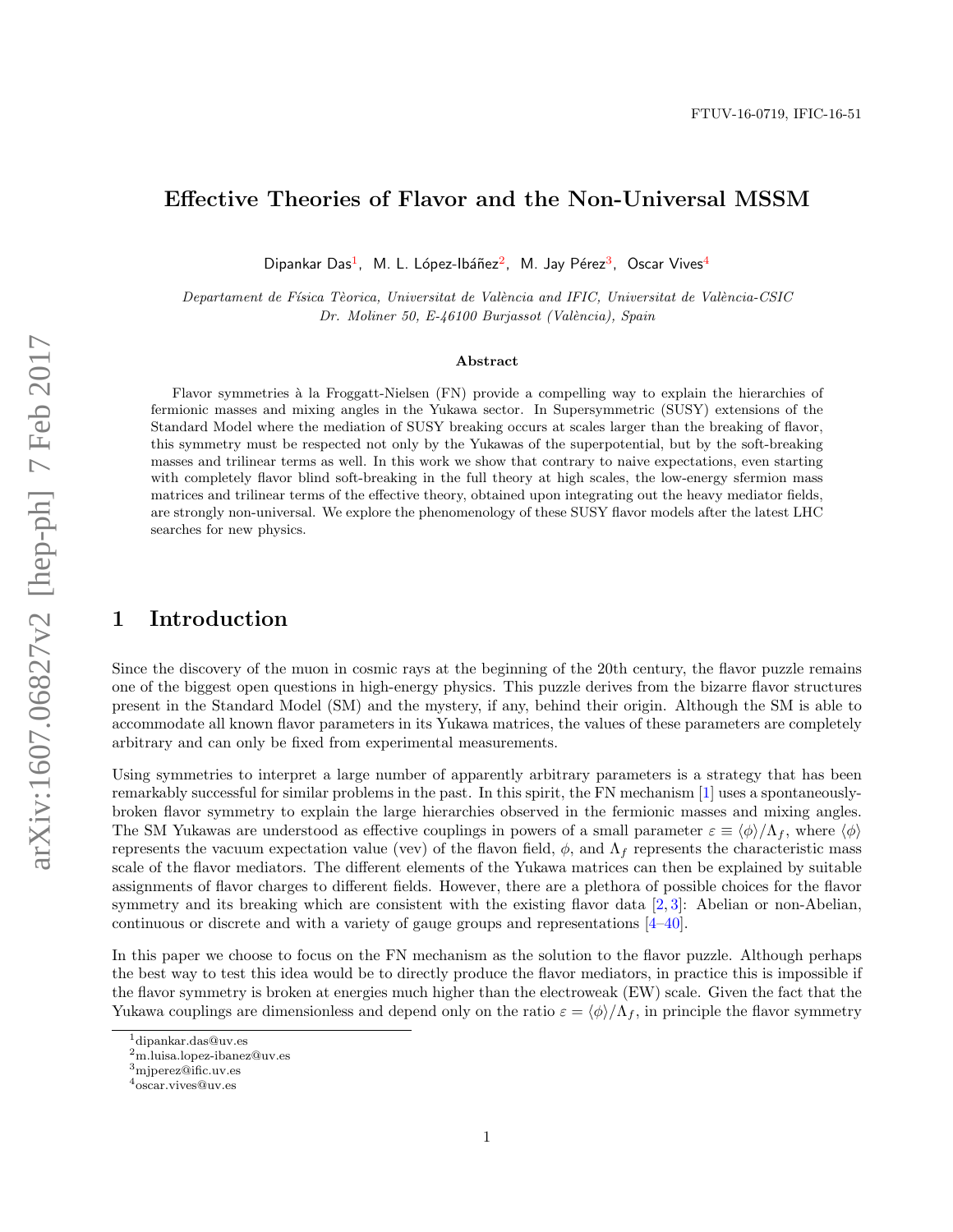could be broken at any scale above the EW scale, even close to  $M_{\text{Pl}}$ . Therefore, if the Yukawa couplings are the only remnant of flavor symmetry breaking, we may never be able to unravel the origin of flavor.

Nevertheless, as the LHC continues to explore the TeV scale [41–52], we can hope that new physics associated with the breaking of the flavor symmetry may emerge in this energy region. In many extensions of the SM proposed in the literature, this new physics is not completely flavor-blind, and the new interactions have a non-trivial flavor dependence. If this is indeed the case, we expect to find new signatures of flavor at the LHC, complementary to the information already present in the Standard Model.

Supersymmetric extensions of the Standard Model provide a nice example of this point [53–56]. In the SM, we can only measure the fermion masses and the left-handed mixings (the relative misalignment between  $Y_u$ and  $Y_d$  in the quark sector) in the Yukawa matrices; right-handed mixings are completely unobservable as each right-handed matter field couples to a single flavor matrix that can always be diagonalized. However, in SUSY extensions of the SM right-handed fields couple also through their trilinear interactions and moreover may have non-trivial soft-mass matrices. In general these three flavor structures can not be simultaneously diagonalized and their relative misalignment becomes observable [57], providing a way to explore whether the mixings in the right-handed sector are small (analogous to the case of the CKM left-handed mixings) or large (similar perhaps to the PMNS neutrino mixings). Similarly, the measure of left-handed mixings in the leptonic fields can clarify whether the large PMNS mixings are due to large Yukawa mixings or to the Majorana nature of the neutrino masses through a type-I seesaw mechanism.

Indeed, if SUSY is found at the LHC and these new flavor structures are observed, they may help to elucidate the origin of flavor. If a flavor symmetry à la Froggatt-Nielsen [1] is responsible for the observed Yukawa couplings in a SUSY theory, this flavor symmetry should apply at the level of the superfields of the theory, which include both the SM fermions and their superpartners. After the flavor symmetry is broken spontaneously, we will obtain the Yukawa couplings as well as non-trivial corrections to the soft-breaking masses and trilinear couplings [3, 58–63].

Theoretical and phenomenological constraints force SUSY breaking to take place in a hidden sector with no renormalizable couplings to the observable fields. Then the soft SUSY-breaking terms may arise from the nonrenormalizable operators in the effective theory below the scale  $\Lambda_{SUSY}$  at which SUSY breaking is communicated <sup>5</sup> to the observable sector by an appropriate mediation mechanism. Likewise, in a theory addressing the origin of flavor, we can define a scale  $\Lambda_f$  characterizing the symmetry breaking scale at which the flavor structures arise. In the effective theory below  $\Lambda_f$ , Yukawa couplings are generated as functions of the flavon vevs,  $\langle \phi \rangle / \Lambda_f$ .

A relative hierarchy between  $\Lambda_{SUSY}$  and  $\Lambda_f$  can lead to flavor violating effects in the soft terms. For example, in the case of gravity mediation we expect  $\Lambda_f \lesssim M_{\text{Pl}} = \Lambda_{\text{SUSY}}$ . In this case the operators giving rise to the soft-breaking terms are already present below  $M_{\text{Pl}}$ , while the flavor symmetry is still exact at scales larger than  $\Lambda_f$ . These operators must respect the family symmetries at the scale at which they are generated. However, at energies lower than  $\Lambda_f$ , in addition to the effective Yukawa couplings, corrections to these operators, and hence to the soft breaking terms, are also generated as functions of  $\langle \phi \rangle / \Lambda_f$ . In the  $\Lambda_f \lesssim \Lambda_{\text{SUSY}}$  case, we therefore expect new sources of flavor non-universality in the soft terms.<sup>6</sup>

In this article we will show that flavor non-universal couplings are unavoidable in the soft-breaking terms when  $\Lambda_f \leq \Lambda_{\text{SUSY}}$ . To illustrate our point, we assume that SUSY breaking is primarily mediated by supergravity, and that the Yukawa structures arise from a broken flavor symmetry through the FN mechanism. We consider two instructive choices for the flavor symmetry, an Abelian  $U(1)_f$  and a non-Abelian  $SU(3)_f$ .

<sup>&</sup>lt;sup>5</sup>This scale should not be confused with the scale of SUSY breaking in the hidden sector. For instance, in the case of gravity mediation  $\Lambda_{\rm hid} \simeq 10^{11}$  GeV while  $\Lambda_{\rm SUSY} \simeq 10^{19}$  GeV.

<sup>&</sup>lt;sup>6</sup>On the other hand, if  $\Lambda_{\rm SUSY} \ll \Lambda_f$ , the soft terms are not present at the scale of flavor breaking and SUSY breaking. At  $\Lambda_f$ the flavor interactions are integrated out but SUSY still remains unbroken. The only renormalizable remnant of the flavor physics below  $\Lambda_f$  are the Yukawa couplings. At the scale  $\Lambda_{\text{SUSY}}$  soft-breaking terms can feel the flavor breaking only through the Yukawa couplings or via non-renormalizable operators proportional to  $\Lambda_{\rm SUSY}/\Lambda_f$  and therefore are negligible. One typical example of this scenario will be the case of gauge mediated supersymmetry breaking (GMSB) [3, 64].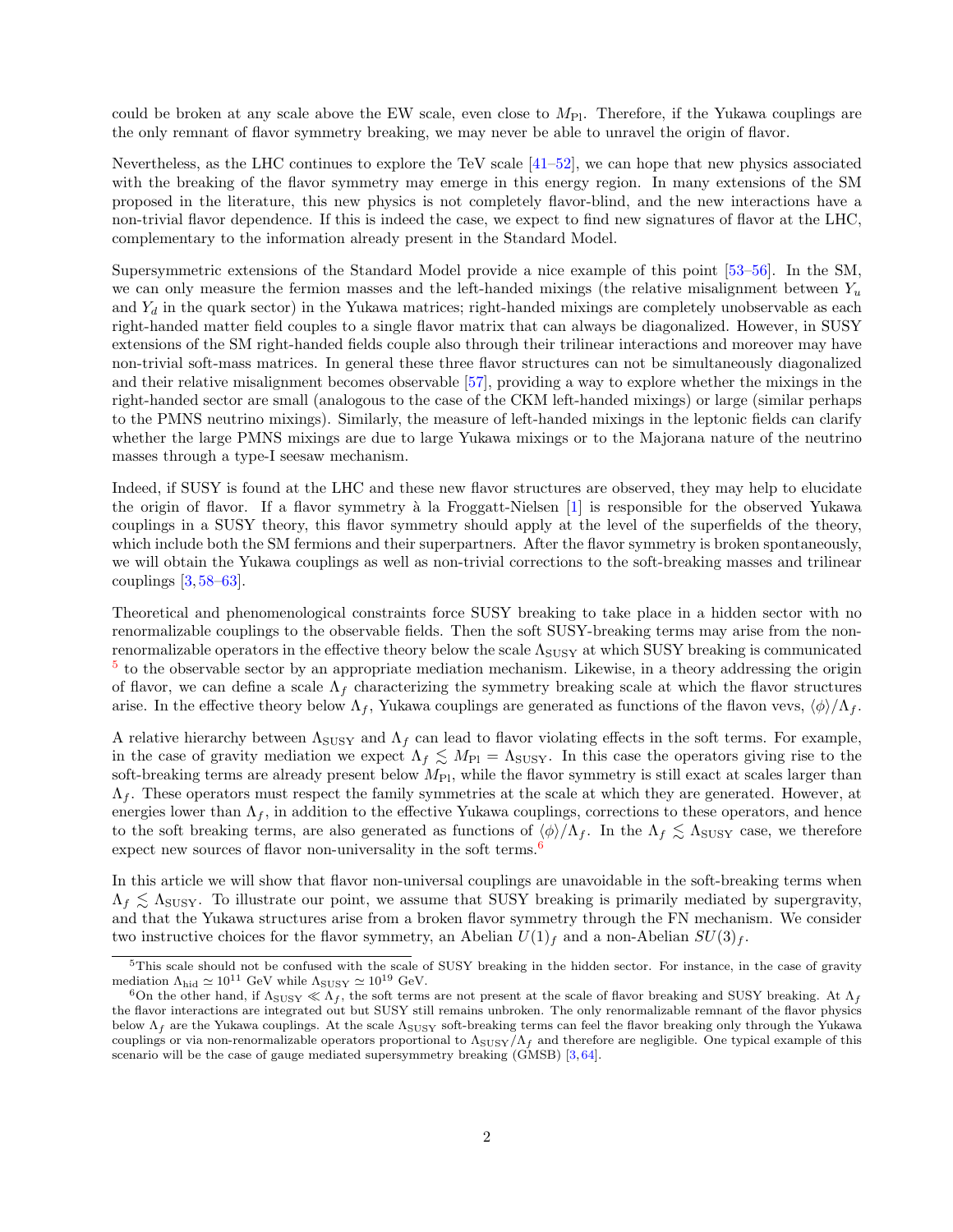We begin in Sec. 2 by providing a brief review of the necessary background. Through simplified examples, this section also serves to illustrate the main results of this work, namely that these effective theories generically introduce new sources of flavor non-universality to the scalar sector of the Lagrangian (soft terms). As an application of these results, we consider two instructive choices for the flavor symmetry, an Abelian  $U(1)<sub>f</sub>$  and a non-Abelian  $SU(3)<sub>f</sub>$  in Sec. 3. As these SUSY models predict the order of magnitude of the flavor violation expected at low-energies, we show how phenomenological bounds from flavor observables can be used to provide information on the expected scale of the soft terms in Sec. 4. We conclude in Sec. 5 with an overview of our results and prospects for further phenomenological studies.

# 2 Supersymmetry and Flavor

The Minimal Supersymmetric Standard Model (MSSM) Lagrangian is determined by the particle content (gauge representations), the superpotential and the soft supersymmetry-breaking terms. The MSSM economically contains only the supersymmetric field content of the SM, with an additional Higgs doublet. As its superpotential (up to the  $\mu$ -term) is fixed by the Yukawa sector of the SM, the soft-breaking terms encode most of the new parameters of the Lagrangian, unfortunately introducing a huge number of unknowns to the theory (a generic MSSM has a total of 123 parameters, 124 including  $\theta_{QCD}$  [65]). As these parameters can potentially give rise to dangerous flavor violation, the MSSM is often said to suffer from a SUSY flavor problem.

It is possible however that the mechanism responsible for generating the soft-terms preserves some or all of the structure of a flavor-symmetric ultraviolet completion to the MSSM. As we demonstrate, this is precisely the scenario considered here in this work, where an underlying spontaneously-broken flavor symmetry is simultaneously responsible for the fermion masses and mixing angles and the different flavor structures in the soft-breaking terms. In this case, the new flavor violating couplings in the SUSY Lagrangian provide a magnificent opportunity to measure new data on flavor, and may hopefully provide hints towards a fundamental theory of flavor.

As remarked in the introduction, supersymmetry must be broken in a hidden sector and transmitted to the visible sector through mediators, either radiatively or through non-renormalizable interactions. A minimal option to couple the hidden and visible sectors is gravity, typically referred to as a "gravity-mediation". This is the scenario we consider in this paper. In such a mediation scheme, non-renormalizable interactions with the hidden sector suppressed by  $M_{\text{Pl}}$  modify the couplings of the superpotential, W, and the kinetic terms specified by the Kähler potential<sup>7</sup>,  $K$ . But more importantly, the same non-renormalizable interactions also give rise to the soft-terms after SUSY is broken.

Since we are mainly interested in the visible sector, and given that the couplings between the two sectors are gravitationally small, we can, in practice, neglect most of these interactions and the energy transfer between the hidden and visible sector. However, some effects of the hidden sector may still be important at low energies, especially if they break a symmetry which remains exact in the visible sector. An example of this is SUSY breaking; after SUSY is broken in the hidden sector with a non vanishing F-term,  $\langle F \rangle \neq 0$ , the gravitational interactions transmit this breaking with a strength  $m_{\text{soft}} \simeq \langle F \rangle / M_{\text{Pl}}$  to the visible sector. The remnants of these interactions in the visible sector are soft SUSY-breaking masses for the scalars and gauginos, as well as the scalar trilinear terms

In the following, we assume for simplicity that there is a single F-term,  $F_X$ , that encodes the effects of SUSYbreaking in the hidden sector, and couples, through gravitational interactions, universally to all the visible-sector fields. It is important to remember that, aside from pure visible sector couplings, gravitational couplings between the visible and hidden sectors are always present in K and W below  $M_{\text{Pl}}$ . These couplings are renormalized by visible interactions through RGEs up to the mediation scale  $M_{\text{Pl}}$ . In the case of a single F-term defined above, all the soft terms in the "full" theory, above the flavor scale,  $\Lambda_f$ , are universal. However, if a flavor symmetry

<sup>7</sup>To specify completely the supergravity Lagrangian we would need also the gauge kinetic terms, but they play no role in the following discussion.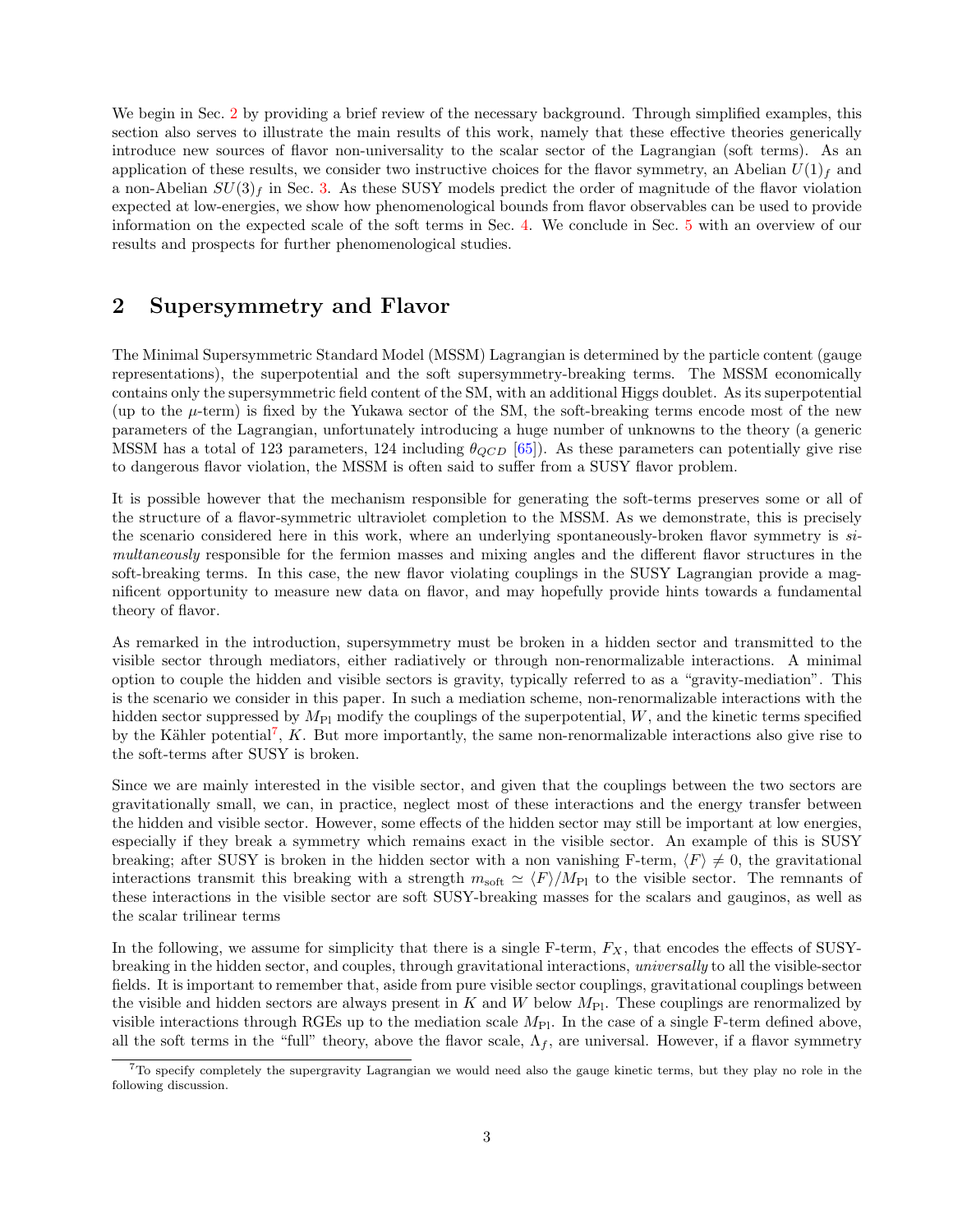

Figure 1: Contribution to the superpotential in superfield notation. The superpotential is holomorphic and therefore involves only fields and not daggered fields, i.e., all arrows must enter the vertices in superfield notation.

is indeed present in the theory, its pattern of breaking and the details of the underlying theory will dictate new non-universal flavor structures in the low-energy efective theory below  $\Lambda_f$ .

To illustrate this point, let us consider an Abelian flavor symmetry,  $U(1)_f$ , that breaks spontaneously at a scale  $\Lambda_f < M_{\rm Pl}$ , generating the flavor structures. Before the breaking of the flavor symmetry, our superpotential and Kähler potential are invariant under both the SM (or GUT) and flavor symmetries. Suppose that the relevant superpotential terms allowed by the symmetries of the theory and which couple the flavons and mediators to the SM fields is given by,

$$
W = g \left( \psi_3 \bar{\chi}_{-2} \phi + \chi_2 \bar{\chi}_{-1} \phi + \chi_1 \bar{\chi}_0 \phi + \chi_0 \bar{\psi}_0 H + \psi_0 \bar{\chi}_{-1} \bar{\phi} \right) + M \left( \chi_0 \bar{\chi}_0 + \chi_1 \bar{\chi}_{-1} + \chi_2 \bar{\chi}_{-2} \right) + m \phi \bar{\phi} + \dots,
$$
 (1)

where we have used subscripts to denote the  $U(1)<sub>f</sub>$ -charges of the SM and mediator fields, and the flavon  $\phi$  ( $\phi$ ) is taken to have charge  $-1$  (+1). We assume a common coupling g and mediator mass M to simplify the discussion.

Assuming that at  $\Lambda_f \sim \langle \phi \rangle$  the flavor symmetry is spontaneously broken, a Yukawa term will be generated upon integrating out the mediators, as shown in the supergraph of Fig. 1, <sup>8</sup> which gives rise to a contribution in the effective superpotential,

$$
W_{\text{eff}} = g^4 \left(\frac{\langle \phi \rangle}{M}\right)^3 \psi_3 \bar{\psi}_0 H + \dots \tag{2}
$$

Further flavor structures will be generated in the soft-breaking terms, obtained from the superpotential in the full supergravity theory after SUSY is broken in the hidden sector. Above the flavor breaking scale, universal soft terms are generated. For instance, trilinear terms in the potential of the "full" theory are simply proportional to the superpotential, Eq. (1), as  $V = m_{3/2} \times W$ . In terms of the spurion X, which encodes the breaking of SUSY, these trilinear terms correspond to the non-renormalizable couplings  $\frac{X}{M_{\text{Pl}}} \times W$  with an F-term replacing the X field.

Similarly, new trilinear terms will be generated in the effective potential  $V_{\text{eff}}$  below the flavor breaking scale. However, unlike the contributions to  $W_{\text{eff}}$ , it is easy to see that the trilinear scalar coupling in the effective theory at low energies corresponding to the effective Yukawa coupling of Fig. 1 has seven different contributions; four with  $F_X$  inserted in any of the cubic vertices, plus three contributions with  $F_X$  in the superpotential mass, as shown in Fig. 2. Here, we have used the fact that all vertices in the full superpotential have a corresponding trilinear coupling stemming from the non-renormalizable interaction  $\frac{X}{M_{\text{Pl}}} \times W$ , and each gives a contribution to the effective trilinear term in the low energy theory of equal size.

<sup>&</sup>lt;sup>8</sup>In superfield notation arrows pointing towards the vertex correspond to left-handed fields and those leaving from the vertex right-handed, or alternatively daggered, fields. Then the superpotential terms are vertices with all arrows entering  $(W)$  or leaving the vertex  $(W^*)$  while Kähler vertices have arrows both entering and leaving the vertex [66–68].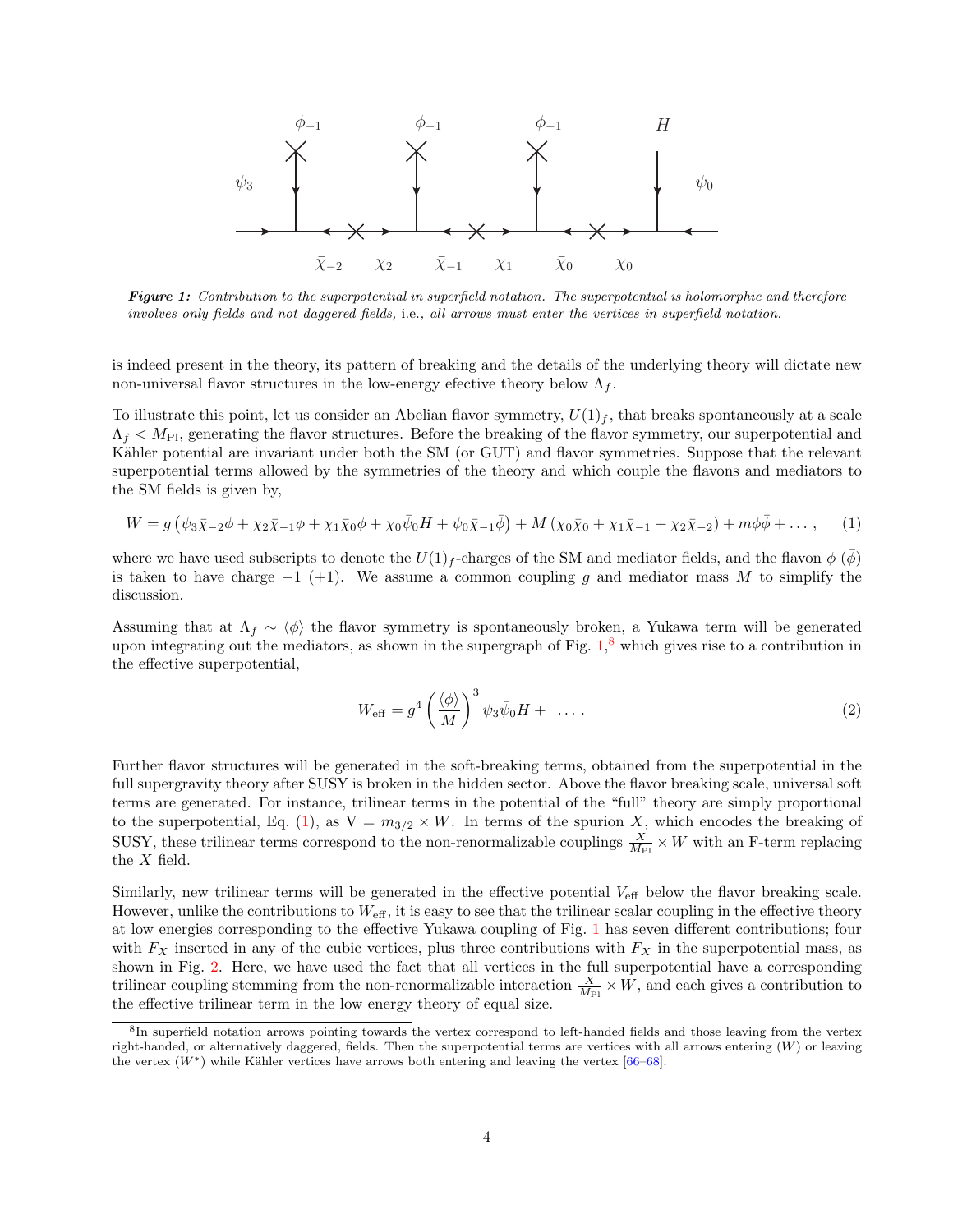

Figure 2: Contributions to the A-terms from Fig. 1. As noted, for this diagram seven insertions of  $F_X$  are possible.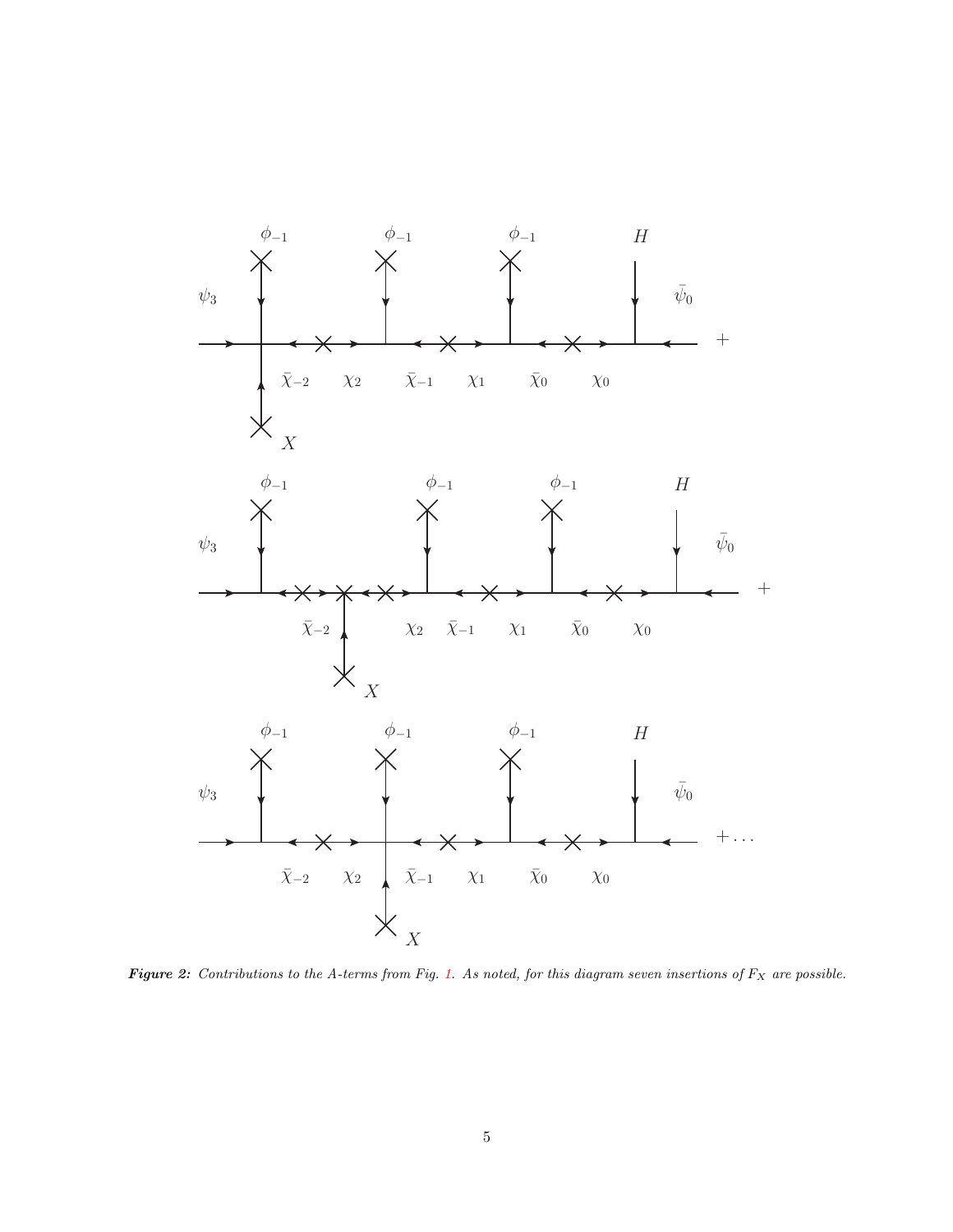

Figure 3: Fig. 2 drawn in terms of the scalar component fields.



Figure 4: Contribution to the soft mass from the Kähler potential in superfield notation. Arrows entering the vertex represent fields, while arrows leaving the vertex are daggered fields; here  $|\langle F_X\rangle|^2/M_{Pl}^2 = m_{3/2}^2$ .

The same diagrams drawn in terms of the component scalar fields are shown in Fig. 3. The vertices proportional to M are obtained from the interference of the different components of the F-terms from Eq.  $(1)$ , which are  $|F_{\chi_2}|^2$ ,  $|F_{\chi_1}|^2$  and  $|F_{\chi_0}|^2$ . The term  $F_X/M_{\text{Pl}} = m_{3/2}$  corresponds to the trilinear term  $\frac{X}{M_{\text{Pl}}} \times W$ .

Integrating out the heavy fields and replacing the scalar propagators by  $1/M^2$ , we obtain 7 identical contributions with coupling  $m_{3/2}(\langle\phi\rangle/M)^3$ , generating a term  $A_{3,0} = 7 \times m_{3/2}(\langle\phi\rangle/M)^3$  in the effective potential; this is to be compared with the Yukawa coupling of the effective superpotential, for which the single supergraph generates only  $Y_{3,0} = (\langle \phi \rangle/M)^3$ . By this simple example, it is clear that the proportionality factor will change depending on the number of vertices in the full theory and therefore, if we have a different number of flavon insertions generating the various Yukawa elements, the trilinear matrices will never be proportional to Yukawa matrices [59, 60, 69].

A similar mismatch occurs for the soft masses. Before flavor symmetry breaking, the soft-masses, obtained from the Kähler potential, are universal for all visible fields. This includes the SM, flavon and any mediator fields needed in the model. In terms of the spurion  $X$ , we can represent these flavor symmetric soft-terms through the supergraph of Fig. 4, and the Kähler function at this point would be,

$$
K = \psi_i^{\dagger} \psi_j \left( \delta_{ij} + \delta_{ij} \frac{XX^{\dagger}}{M_{\rm Pl}^2} \right) , \qquad (3)
$$

with  $\psi_i$  any of the visible fields.

As was the case for the superpotential, after the flavor symmetry is broken, the Kähler potential receives new contributions. Since the Kähler potential includes the usual wave-function renormalization, the light-field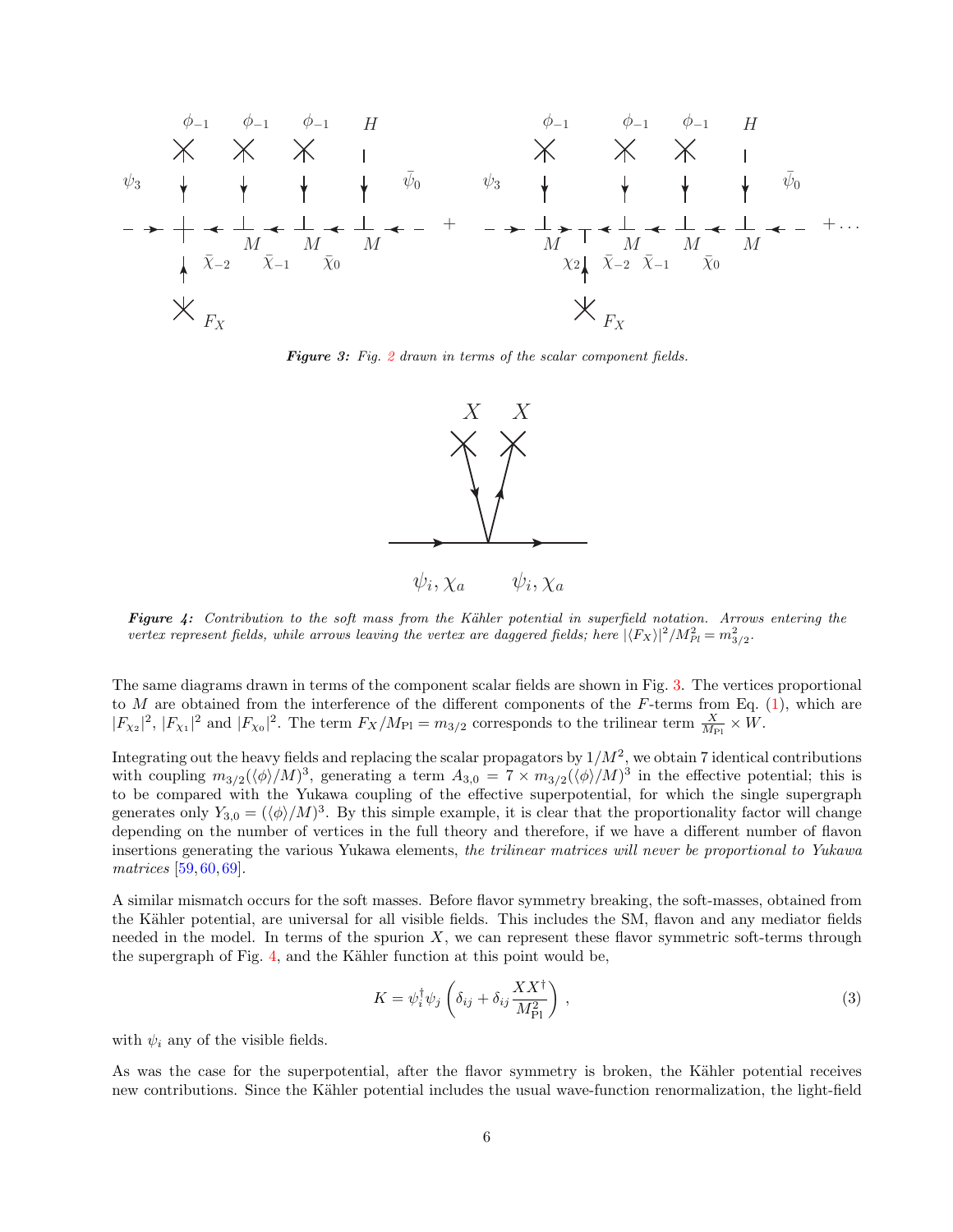

Figure 5: Supergraph illustrating a possible non-diagonal Kähler couplings induced by integrating out the heavy mediator superfields.

two-point functions in the low energy effective theory receive new contributions mediated by the heavy fields, coupling fields with different flavor charges through an appropriate number of flavon insertions. An example of these two-point functions is shown in Fig. 5. In this case, field redefinitions will be necessary to ensure canonical kinetic terms, see [70].

Following the same logic as for the trilinear interactions, inserting the SUSY breaking F-term in all possible ways at different points in the diagram makes a difference between the kinetic terms and the soft masses. Again we have several diagrams contributing equally to the soft-breaking masses for each diagram renormalizing the kinetic terms, Fig. 6. In general, the Kähler potential after integrating the heavy mediator fields is now,

$$
K = \psi_i^{\dagger} \psi_j \left( \delta_{ij} + c \left( \frac{\langle \phi \rangle}{M_\chi} \right)^{q_{ij}} + \left( \delta_{ij} + b \left( \frac{\langle \phi \rangle}{M_\chi} \right)^{q_{ij}} \right) \frac{XX^{\dagger}}{M_{\text{Pl}}^2} + \text{h.c.} \right)
$$
(4)

with  $b \sim N_c$ , where N is the number of internal lines we can insert the spurion field.<sup>9</sup> Given that the kinetic terms and the soft masses are not proportional, the field redefinition necessary to ensure canonical kinetic terms will not simultaneously diagonalize the soft masses, introducing new sources of flavor violation.

These results, that trilinear interactions and soft masses are not proportional in the low-energy theory after integrating out heavy fields, apply generically to all supersymmetric effective theories of flavor with  $\Lambda_f \lesssim \Lambda_{SUSY}$ .

# 3 Flavor Symmetries

As a first application of the results of the previous section, we consider now the effects of integrating out heavy mediator fields on the structure of the soft-breaking terms in two representative flavor models: a toy  $U(1)_f$ model, as an example of an Abelian symmetry, and a non-Abelian  $SU(3)<sub>f</sub>$  model.

In the following, we assume the conditions on the breaking of SUSY of the previous section apply: i) gravity mediation and ii) a single F-term with universal couplings is responsible for generating all the soft-terms of the visible sector. Our goal is not to present completely realistic models, but to show that non-universal soft-terms are a generic prediction of these models, even starting with fully universal soft terms at the mediation scale. Realistic models will have to deal with other problems like Golstone bosons in the case of global symmetries or D-flatness in the case of gauged non-Abelian symmetries, etc. Solutions to all these problems can be found in the literature [28, 63] or can be avoided altogether with discrete flavor symmetries [35, 36, 38].

 $9As$  in the case of the trilinears, this may be expressed in terms of the component fields.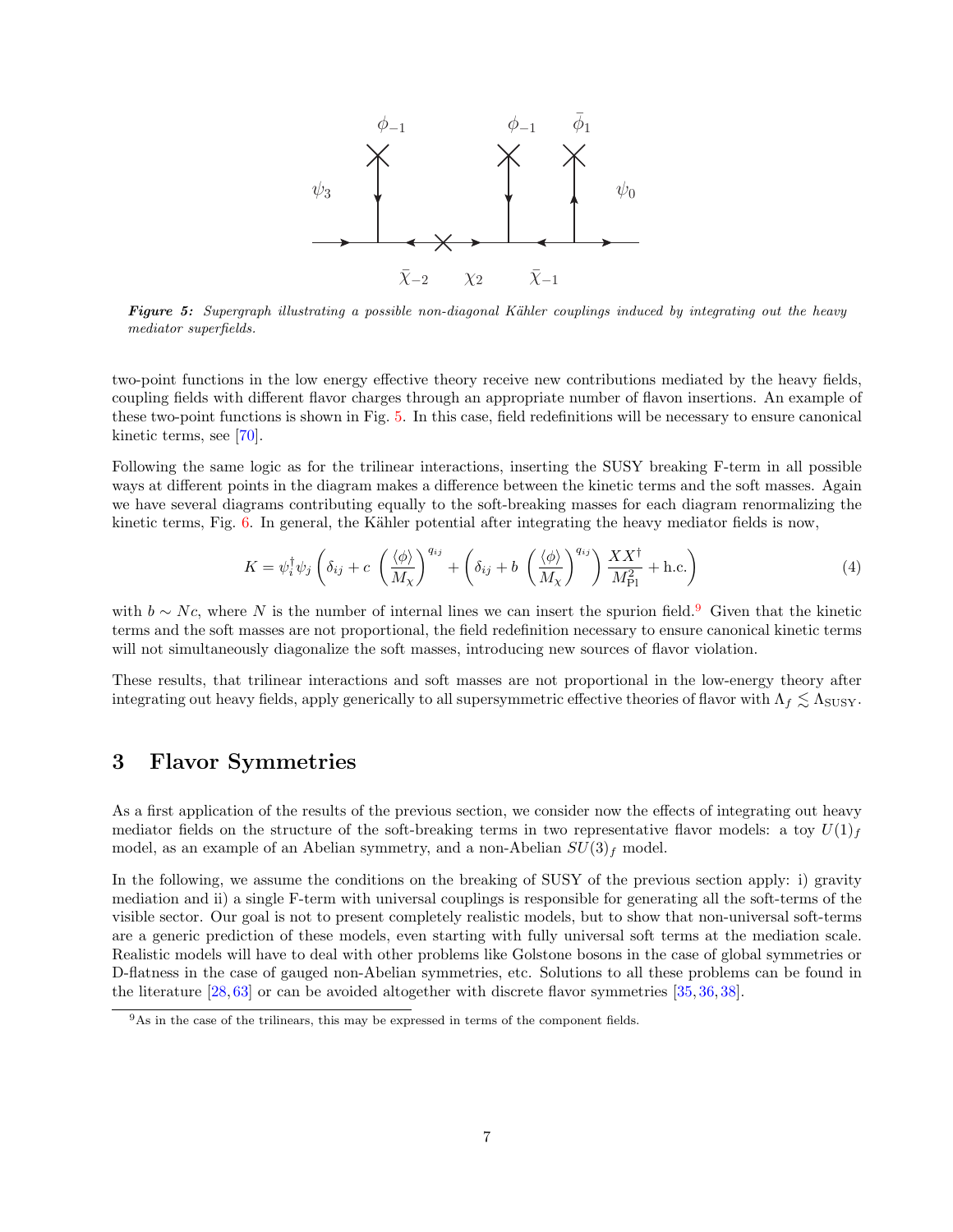

Figure 6: Off-diagonal contributions to the scalar soft-masses from the Kähler diagram of Fig. 5. Again, multiple possibilities exist for inserting the supersymmetry breaking term  $XX^{\dagger}$ .

### 3.1 Toy  $U(1)_f$  Model

Under the conditions outlined above, our toy  $U(1)<sub>f</sub>$  model is completely defined by its superpotential, which generalizes the superpotential of Eq.  $(1)$ ,

$$
W \supset g \sum_{q} (\psi_{q} \bar{\chi}_{-q+1} \phi + \chi_{q} \bar{\chi}_{-q+1} \phi + \chi_{q-1} \bar{\chi}_{-q} \bar{\phi} + \chi_{-q} \bar{\psi}_{q}^{u} H_{u} + \chi_{-q} \bar{\psi}_{q}^{d} H_{d}) +
$$
  
+
$$
g (\bar{\psi}_{q}^{u} \bar{\chi}_{-q+1}^{u} \phi + \chi_{q}^{u} \bar{\chi}_{-q+1}^{u} \phi + \chi_{q-1}^{u} \bar{\chi}_{-q}^{u} \bar{\phi} + \bar{\psi}_{q}^{d} \bar{\chi}_{-q+1}^{d} \phi + \chi_{q}^{d} \bar{\chi}_{-q+1}^{d} \phi + \chi_{q-1}^{d} \bar{\chi}_{-q}^{d} \bar{\phi}) +
$$
  

$$
M \sum_{q} (\chi_{q} \bar{\chi}_{-q} + \chi_{q}^{u} \bar{\chi}_{-q}^{u} + \chi_{q}^{d} \bar{\chi}_{-q}^{d}) + m \phi \bar{\phi}, \qquad (5)
$$

where the  $\psi$ s ( $\bar{\psi}$ s) represent the left-handed (right-handed) SM superfields,  $\chi$ s and  $\bar{\chi}$ s the mediators, and  $\phi$  and  $\phi$  are the flavons. As before, the subscripts for the  $\psi$ s and  $\chi$ s denote their respective  $U(1)<sub>f</sub>$  charges, chosen positive for the SM fields. The flavon,  $\phi(\phi)$  is assigned to have  $U(1)_f$  charge  $-1$  (+1). For simplicity, we assume a common coupling,  $g$ , and a common mass,  $M$ , for all the mediators. In principle, however, each mediator particle can couple with its own  $\mathcal{O}(1)$  coupling and can have a different mass. Similarly, it is well-known that one of the main problems of supersymmetric  $U(1)_f$  models is that the equality of soft-masses of the different generations, even in the symmetric limit, is not guaranteed by symmetry. This inequality may generate large off-diagonal entries after rotating to the basis of diagonal Yukawa matrices. This problem is absent in our toy model due to our assumption of a single F-term with universal couplings to the visible sector, but should be addressed in a realistic Abelian model.

To obtain the low-energy Yukawa couplings and the soft-breaking trilinear interactions in the effective theory below  $\Lambda_f$  (or the soft-masses and the Kähler function), it is again easiest to work with supergraphs. Drawing supergraphs such as that of Fig. 1, one finds that in terms of the small expansion parameter,  $\varepsilon = g(\langle \phi \rangle/M) \ll 1$ ,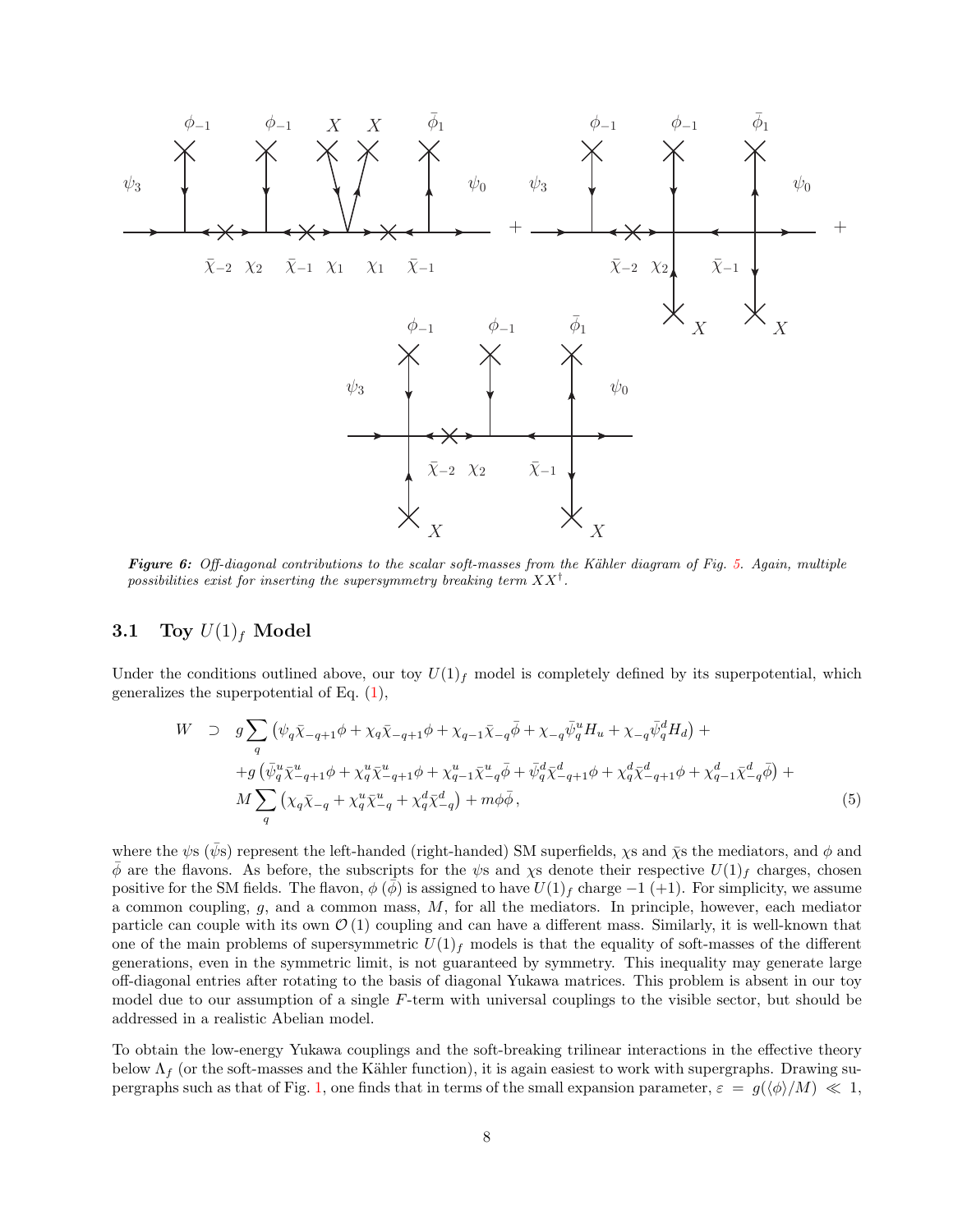integrating out the heavy messengers will generate Yukawa interactions of the form

$$
Y_{ij} \sim \varepsilon^{n_{ij}}, \qquad n_{ij} = q_i + q_j. \tag{6}
$$

For the trilinear couplings, we have to take into account that each supergraph generating the Yukawa terms will necessarily contain  $n_{ij}$  flavon insertions (cubic vertices) and  $n_{ij}$  messenger masses, with one additional vertex to couple the Higgs. This will result in  $2n_{ij} + 1$  possibilities to insert the SUSY breaking  $F_X$  term, so that the trilinear interactions are given by,

$$
A_{ij} \sim m_{3/2} (2n_{ij} + 1) Y_{ij}.
$$
 (7)

The distinct prefactors,  $\sim n_{ij}$ , in the entries of the trilinear matrix make it not proportional to the Yukawa matrix, as advertised.

We can apply this to an explicit  $SU(5)$ -inspired pattern for the  $U(1)<sub>f</sub>$  charges of the SM fermions:  $(Q_3, 0)$ ,  $(Q_2, 2), (Q_1, 3), (\overline{d}_3, 0), (\overline{d}_2, 0), (\overline{d}_1, 1), (\overline{u}_3, 0), (\overline{u}_2, 2), (\overline{u}_1, 3)$ : Given these charges, the Yukawa matrices are given by,

$$
Y_u \sim y_t \begin{pmatrix} e\varepsilon^6 & \varepsilon^5 & \varepsilon^3 \\ \varepsilon^5 & d\varepsilon^4 & \varepsilon^2 \\ \varepsilon^3 & \varepsilon^2 & 1 \end{pmatrix}, \qquad Y_d \sim y_b \begin{pmatrix} e'\varepsilon^4 & f'\varepsilon^3 & f\varepsilon^3 \\ \varepsilon^3 & d'\varepsilon^2 & h\varepsilon^2 \\ \varepsilon & k' & k \end{pmatrix}, \tag{8}
$$

where we have taken the liberty to add  $\mathcal{O}(1)$  coefficients in the different entries to reproduce the observed masses and mixings.<sup>10</sup> Using  $\varepsilon = \lambda_C = 0.225$  as the expansion parameter and choosing  $e = 1.1, e' = 1.8, d = 4.0,$  $d' = 0.90, f = 1.3, f' = 0.82, h = 1.3, k = 0.69$  and  $k' = 1.2$  gives a good fit to the measured quark masses, reproduces correctly the Cabibbo block of the CKM matrix and approximates the smaller CKM elements.

Assuming the same  $\mathcal{O}(1)$  coefficients appear in the graphs generating the trilinear couplings, we would obtain

$$
A_u \sim m_{3/2} y_t \begin{pmatrix} 13e\varepsilon^6 & 11\varepsilon^5 & 7\varepsilon^3 \\ 11\varepsilon^5 & 9d\varepsilon^4 & 5\varepsilon^2 \\ 7\varepsilon^3 & 5\varepsilon^2 & 1 \end{pmatrix}, \qquad A_d \sim m_{3/2} y_b \begin{pmatrix} 9e'\varepsilon^4 & 7f'\varepsilon^3 & 7f\varepsilon^3 \\ 7\varepsilon^3 & 5d'\varepsilon^2 & 5h\varepsilon^2 \\ 3\varepsilon & k' & k \end{pmatrix}.
$$
 (9)

To get a sense for the flavor violation induced by this mismatch in order one coefficients, we must go to the Super-CKM (SCKM) basis<sup>11</sup>, where the Yukawas are diagonal and in which  $A_u$  and  $A_d$  take the form,

$$
A_u \to U_u A_u V_u^{\dagger} \approx m_{3/2} y_t \begin{pmatrix} 14.6\varepsilon^6 & 10.9\varepsilon^5 & 7\varepsilon^3 \\ 10.9\varepsilon^5 & 35.9\varepsilon^4 & 4.9\varepsilon^2 \\ 7\varepsilon^3 & 4.9\varepsilon^2 & 1 \end{pmatrix}, \quad A_d \to U_d A_d V_d^{\dagger} \approx m_{3/2} y_b \begin{pmatrix} 11.3\varepsilon^4 & 4\varepsilon^3 & 6.5\varepsilon^3 \\ 4.9\varepsilon^3 & 3.2\varepsilon^2 & 4.3\varepsilon^2 \\ 2.1\varepsilon & 0.86 & 0.49 \end{pmatrix}.
$$

We see that indeed large flavor violating entries can be expected in the trilinear matrices of the low energy effective theory, even starting with completely universal soft terms in the full theory. This non-universality can constrain strongly the allowed squark and gluino masses of the model.

In addition to generating the Yukawa and trilinear interactions, integrating over the heavy mediators will also give new off-diagonal contributions to the Kähler function,

$$
K = \psi_i^{\dagger} \psi_j \left( \delta_{ij} + c_{ij} + (\delta_{ij} + b_{ij}) \frac{XX^{\dagger}}{M_{\text{Pl}}^2} + \text{h.c.} + \dots \right), \tag{10}
$$

 $10$ This freedom is a general feature of Abelian models, and can be motivated by modifying our simplified superpotential to allow distinct  $\mathcal{O}(1)$  couplings for each term.

 $11$ In principle, we should first redefine the fields and obtain canonical kinetic terms as discussed below. However, it can be shown that these fiels redefinitions introduce only subleading corrections in  $\varepsilon$  [70].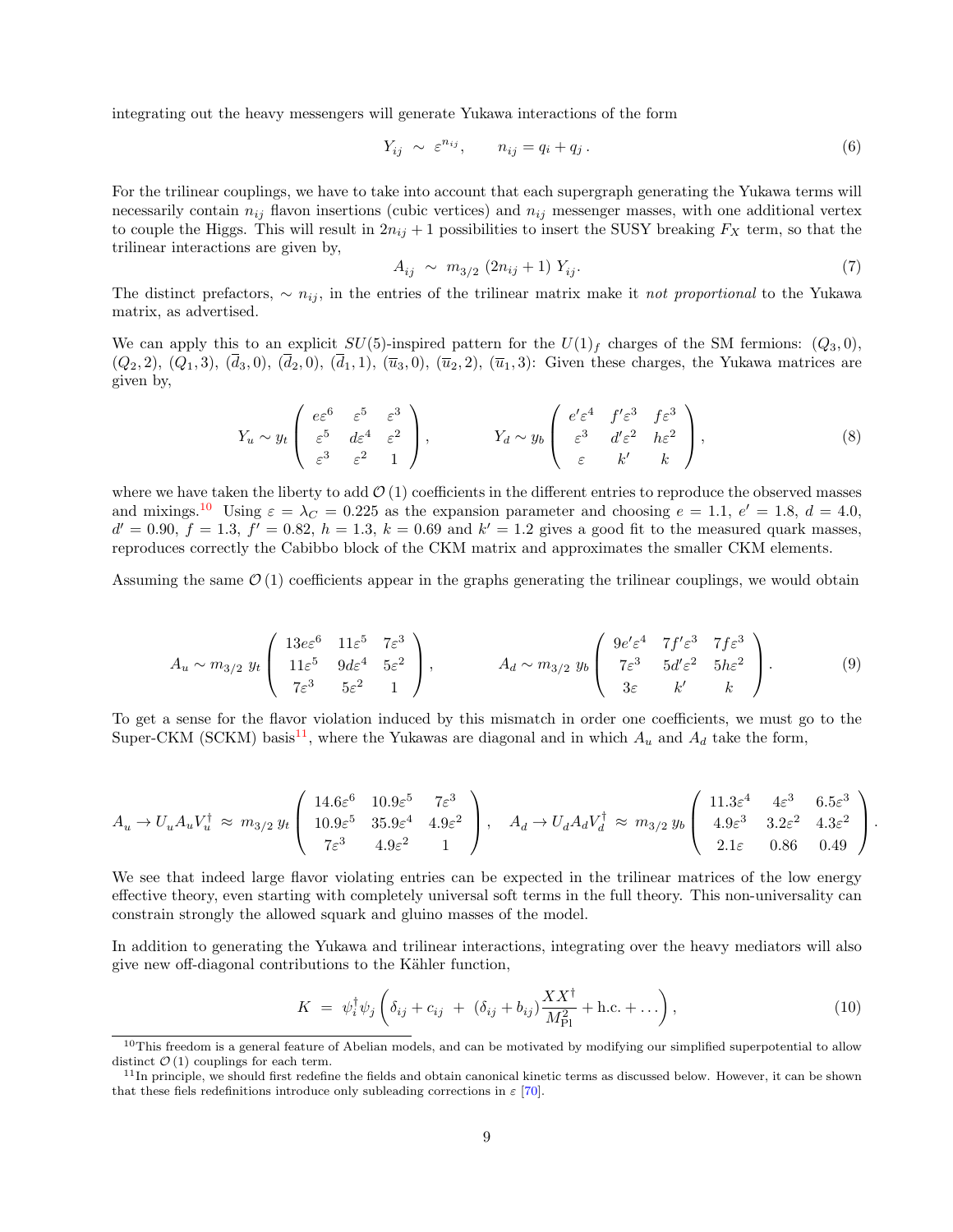

Figure 7: Supergraph giving an effective coupling between the messengers and the SM fields. Such a term is always present but in general gives only higher order  $\varepsilon$  corrections to the Kähler function.

where the coefficients  $c_{ij}$  encode the supersymmetric off-diagonal entries in the kinetic terms while the  $b_{ij}$  give rise to the soft-breaking masses; the ellipses denote terms of higher order.

The mismatch between the wave-function renormalization  $(\delta_{ij} + c_{ij})$  and the soft masses  $(\delta_{ij} + b_{ij})$  can again be calculated by drawing the appropriate supergraphs. Looking at Fig. 5, for example, and remembering that the super-propagator of the mediator gives a factor of  $M^{-2}$  (left-right, uncrossed propagator) or  $M^{-1}$  (left-left or right-right, crossed propagator), it is tempting to guess that for the Kähler function, the leading corrections are proportional to  $\varepsilon^{q_{ij}}$ , where  $q_{ij} = |q_i - q_j|$ .

This guess is indeed true, except for the special case of  $q_{ij} = 1$ . Given that our superpotential does not include direct couplings between the SM superfields  $\psi_q$  and the mediators  $\bar{\chi}_{-q}$ , one can only generate such a mixing through the supergraph of Fig. 7, at the cost of a higher  $\varepsilon$  dependence than naively expected. Taking this subtlety into account, we find explicitly that

$$
c_{ij} \sim \begin{cases} (q_{ij} - 1)\varepsilon^{q_{ij}} & \text{for } q_{ij} \ge 2\\ 2\varepsilon^3 & \text{for } q_{ij} = 1\\ \varepsilon^2 & \text{for } q_{ij} = 0 \,. \end{cases}
$$
 (11)

where we included the leading correction to the diagonal terms that comes from the diagram with a single mediator super-propagator and two  $\phi$ 's, while the form of the coefficient for the off-diagonal terms stems from the number of different diagrams that can be drawn which contain only a single left-right super-propagator for the mediators.

For the soft masses, as remarked in the previous section, we will have  $b_{ij} = N c_{ij}$ , where N is the number of SUSY breaking insertions,  $X^{\dagger}X/M_{\text{Pl}}^2$ , we can make for a given supergraph. The counting for the number of possible insertions is straightforward. For a given supergraph contributing to the Kähler function, without increasing the powers of the flavor mediator mass, M, in the denominator, we can only insert  $X^{\dagger}X/M_{\text{Pl}}^2$  in the left-right propagator. However, there is also the possibility of inserting  $X^{\dagger}$  in the single  $W^*$  vertex, with  $(q_{ij} - 1)$  options to insert the X in the remaining W vertices (see Fig. 6). This gives  $N = (q_{ij} - 1) + 1 = q_{ij}$ possibilities. Again, the subtlety for the case  $q_{ij} = 1$  requires the additional mass insertion of Fig. 7, so that in total we find,

$$
N = \begin{cases} q_{ij} & \text{for } q_{ij} \ge 2\\ 3 & \text{for } q_{ij} = 1\\ 2 & \text{for } q_{ij} = 0 \end{cases} \tag{12}
$$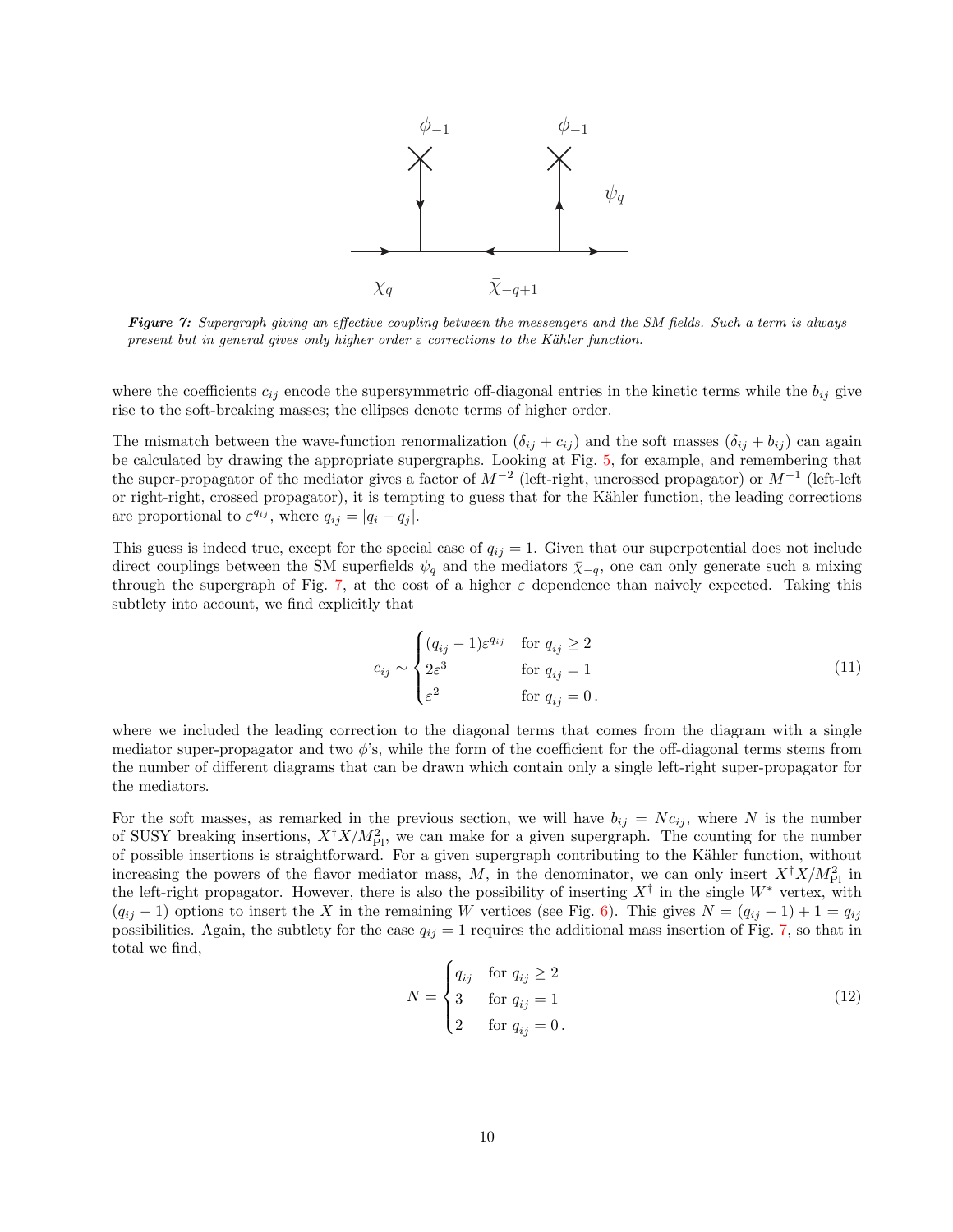An explicit example, using the same  $SU(5)$ -inspired charge assignment as before, would give the same coefficients  $c_{ij}$  and  $b_{ij}$  for  $Q$ ,  $\overline{u}$  and  $d$ ,

$$
c_{ij}^{(Q,\overline{u},\overline{d})} = \begin{pmatrix} \varepsilon^2 & 2\varepsilon^3 & 2\varepsilon^3 \\ 2\varepsilon^3 & \varepsilon^2 & \varepsilon^2 \\ 2\varepsilon^3 & \varepsilon^2 & \varepsilon^2 \end{pmatrix}, \qquad b_{ij}^{(Q,\overline{u},\overline{d})} = \begin{pmatrix} 2\varepsilon^2 & 6\varepsilon^3 & 6\varepsilon^3 \\ 6\varepsilon^3 & 2\varepsilon^2 & 2\varepsilon^2 \\ 6\varepsilon^3 & 2\varepsilon^2 & 2\varepsilon^2 \end{pmatrix}.
$$
 (13)

Again, they are not proportional. One can see this explicitly by canonically normalizing the fields and diagonalizing the matrices  $\delta_{ij} + c_{ij}$ . As remarked in [70], this can always be achieved by an upper-triangular matrix  $T, \psi' = T\psi,$ 

$$
T = \begin{pmatrix} 1 + \frac{\varepsilon^2}{2} & 2\varepsilon^3 & 2\varepsilon^3 \\ 0 & 1 + \frac{\varepsilon^2}{2} & \varepsilon^2 \\ 0 & 0 & 1 + \frac{\varepsilon^2}{2} \end{pmatrix}.
$$
 (14)

Aside from giving higher-order  $\varepsilon$  corrections to the Yukawa matrices,  $Y \to (T^{-1})^{\dagger}YT^{-1}$ , this will give the soft masses in the canonical basis,  $(m_{\text{soft}}^2)_{ij} \equiv m_{3/2}^2(\delta_{ij} + b_{ij}),$ 

$$
(m_{\text{soft}}^2)_{ij} \to (T^{-1})^{\dagger} (m_{\text{soft}}^2)_{ij} T^{-1} \sim m_{3/2}^2 \begin{pmatrix} 1 + \varepsilon^2 - \frac{7}{4} \varepsilon^4 & 4\varepsilon^3 & 4\varepsilon^3 \\ 4\varepsilon^3 & 1 + \varepsilon^2 - \frac{7}{4} \varepsilon^4 & \varepsilon^2 - \frac{7}{4} \varepsilon^4 \\ 4\varepsilon^3 & \varepsilon^2 - \frac{7}{4} \varepsilon^4 & 1 + \varepsilon^2 - \frac{19}{4} \varepsilon^4 \end{pmatrix},
$$
 (15)

and due to the mismatch in the order one coefficients of  $c_{ij}$  and  $b_{ij}$ , off-diagonal entries in the soft masses remain after canonical normalization.<sup>12</sup>

### 3.2  $SU(3)_f$  Model

The situation is slightly different in the case of non-Abelian symmetries such as  $SU(3)_f$ , with flavon fields transforming as either a  $3$  or  $\overline{3}$ . In this case, we must introduce several species of mediator fields, both singlets and triplets under  $SU(3)_f$ . We consider only  $SU(2)_L$  singlet mediators, which always couple through a flavon to the right-handed SM fields and through the Higgs to the left-handed fields.

As an illustrative example, we take the model of I. de Medeiros Varzielas and G. G. Ross in Ref. [71], supplemented by the appropriate mediator sector. With the fields specified in Tables 1 and 2 from [71], the superpotential would be

$$
W = g \left( \psi_i \ \bar{\chi}_4^i \ H + \chi_{-4,i} \ \bar{\chi}_1 \ \bar{\phi}_{123}^i + \chi_{-4,i} \ \bar{\chi}_2 \ \bar{\phi}_3^i + \chi_{-4,i} \ \bar{\chi}_3 \ \bar{\phi}_{23}^i + \chi_{-3} \ \bar{\chi}_1 \ \Sigma + \chi_{-3} \ \bar{\psi}_i \ \bar{\phi}_{123}^i \ H \ \chi_{-1} \ \bar{\psi}_i \ \bar{\phi}_{23}^i \ H \ \chi_{-2} \ \bar{\psi}_i \ \bar{\phi}_3^i \ H \ \bar{\chi}_3 \ \chi_{-5,i} \ \bar{\phi}_3^i + \bar{\chi}_2 \ \chi_{-5,i} \ \bar{\phi}_{123}^i \ H \ \bar{\chi}_1 \ \chi_{-3,i} \ \bar{\phi}_3^i \ H \ \bar{\chi}_2 \ \chi_{-3,i} \ \bar{\phi}_{23}^i \ \right) + M_u \left( \chi_1^u \ \bar{\chi}_{-1}^u \ H \ \chi_2^u \ \bar{\chi}_{-2}^u \ H \ \chi_3^u \ \bar{\chi}_{-3}^u \ H \ \bar{\chi}_3^u \ \chi_{-3,i}^u \ H \ \bar{\chi}_4^{u,i} \ \chi_{-4,i}^u \ H \ \bar{\chi}_5^{u,i} \ \chi_{-5,i}^u \right) + M_d \left( \chi_1^d \ \bar{\chi}_{-1}^d \ H \ \chi_2^d \ \bar{\chi}_{-2}^d \ H \ \chi_3^d \ \bar{\chi}_{-3}^d \ H \ \bar{\chi}_3^d \ \chi_{-3,i}^d \ H \ \bar{\chi}_4^{d,i} \ \chi_{-4,i}^d \ H \ \bar{\chi}_5^{d,i} \ \chi_{-5,i}^d \right), \tag{16}
$$

suppressing the  $u$  and  $d$  indices on  $\psi$  and  $H$ , and where the flavons,  $\bar{\phi}_3$ ,  $\bar{\phi}_{23}$  and  $\bar{\phi}_{123}$ , are labelled with a subscript indicating the field component whose vev is non-zero. The messenger subscripts denote their charges under an additional  $U(1)$  present in the superpotential, and we neglect contributions from the  $SU(2)_L$  doublet-mediators, which are assumed to be much heavier.

 $12$ To compare with the usual mass insertion bounds present in the literature, one would need to go to the SCKM basis, *i.e.*, the basis of diagonal Yukawa couplings.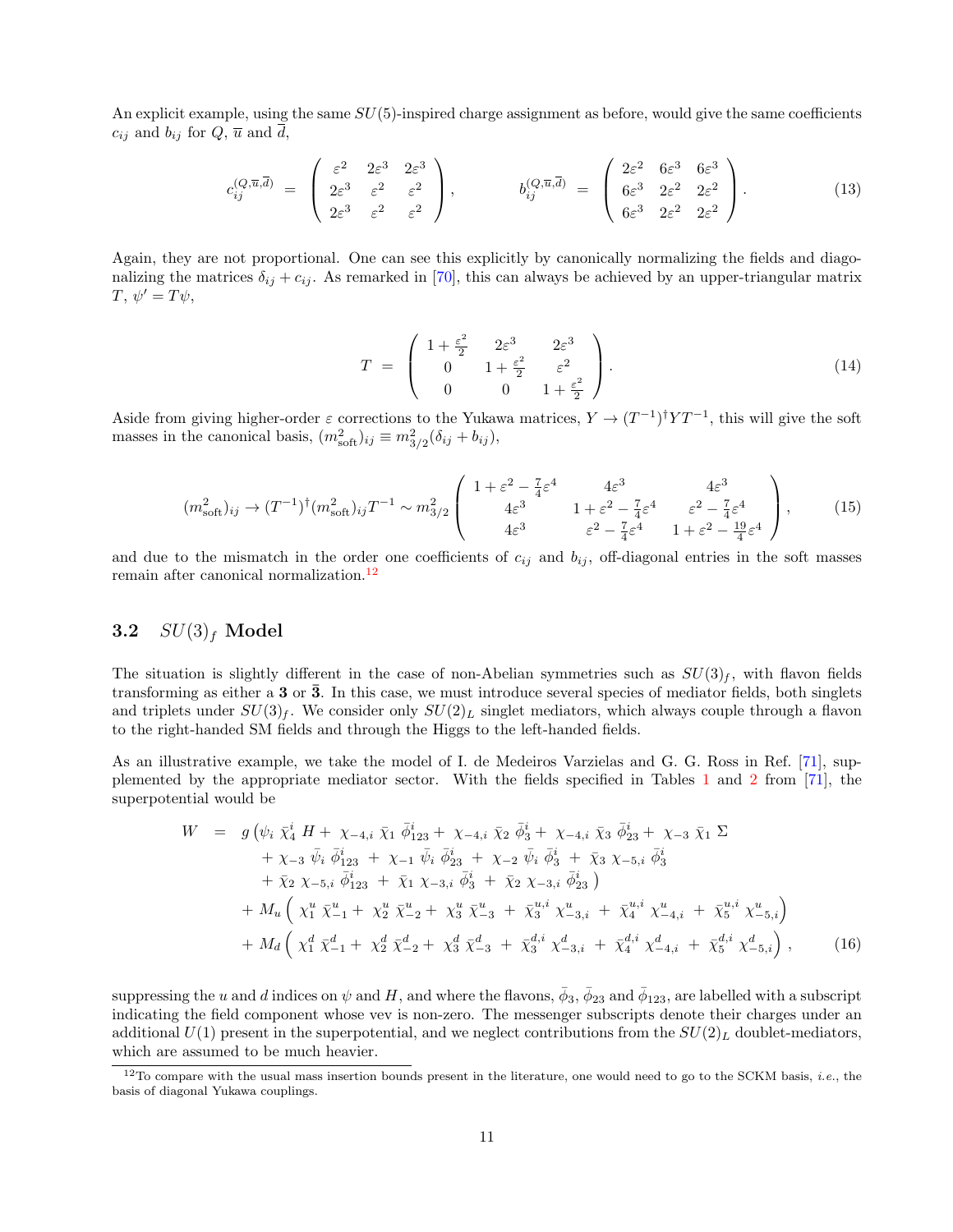| Field                                      | W |  | (Ds<br>٠.۱ | $\overline{\phantom{0}}$<br>$\varphi_{23}$ | $\varphi_{123}$ |
|--------------------------------------------|---|--|------------|--------------------------------------------|-----------------|
| τr                                         |   |  |            |                                            |                 |
| TT/4<br>' \ _ L<br>ັ                       |   |  |            |                                            |                 |
| $CTT(\Omega)$<br>$\mathbf{O}(\mathbf{O})f$ |   |  |            |                                            |                 |

Table 1: Transformation of the matter superfields under the SU(3) family symmetries.

|  |  |  |  | <b>Field</b> $\bar{\chi}_1$ $\bar{\chi}_2$ $\bar{\chi}_2$ $\bar{\chi}_3$ $\bar{\chi}_3$ $\bar{\chi}_4^k$ $\chi_{-4,k}$ $\chi_{-3,k}$ $\chi_{-5,k}$ |  |
|--|--|--|--|----------------------------------------------------------------------------------------------------------------------------------------------------|--|
|  |  |  |  |                                                                                                                                                    |  |
|  |  |  |  |                                                                                                                                                    |  |
|  |  |  |  | $\begin{array}{ c ccccccccccc }\hline \text{SU(3)}_{f} & 1 & 1 & 1 & 1 & 1 & 1 & 1 & \bar{3} & 3 & 3 & 3 \ \hline \end{array}$                     |  |

**Table 2:** Transformation of the mediator superfields under the  $SU(3)$  family symmetries.

The flavor symmetry is spontaneously broken in two steps: first  $SU(3)_f \to SU(2)_f$ , followed by the breaking of the residual  $SU(2)_f$ . We assume the following alignment of the flavon vevs,

 $\langle$ 

$$
\bar{\phi}_3 \rangle = (0 \ 0 \ 1) \otimes \begin{pmatrix} \alpha_u & 0 \\ 0 & \alpha_d \end{pmatrix},
$$
  

$$
\langle \bar{\phi}_{23} \rangle = (0 \ \beta - \beta),
$$
  

$$
\langle \bar{\phi}_{123} \rangle = (\gamma \ \gamma \ \gamma), \tag{17}
$$

where  $\bar{\phi}_3$  transforms as a  $3 \oplus 1$  under  $SU(2)_R$ , obtaining different vevs in the up  $(\alpha_u)$  and down  $(\alpha_d)$  sectors, while  $\phi_{23}$  and  $\phi_{123}$  are  $SU(2)_R$  singlets; the vevs are assumed hierarchical,  $\gamma \ll \beta \ll \alpha_u$ ,  $\alpha_d$ .

When the flavor symmetry is broken, the effective Yukawa couplings arise as the result of integrating out the heavy messengers in processes like those represented in Fig. 8. For instance, the dominant contribution to  $Y_{33}$ will come from the first diagram, whereas the remaining terms in the  $2 \times 3$  block will arise mostly from the third diagram. Similarly,  $Y_{12}$  and  $Y_{21}$  will be effectively generated by the second diagram and the analogous diagram obtained by changing the order of  $\bar{\phi}_{23}$  and  $\bar{\phi}_{123}$ . The resulting Yukawa matrices are then

$$
Y_u \sim y'_t \left( \begin{array}{ccc} 0 & f \varepsilon_u^2 \varepsilon_d & -f' \varepsilon_u^2 \varepsilon_d \\ f \varepsilon_u^2 \varepsilon_d & -\frac{2}{3} d \varepsilon_u^2 & \frac{2}{3} e \varepsilon_u^2 \\ -f' \varepsilon_u^2 \varepsilon_d & \frac{2}{3} e \varepsilon_u^2 & 1 \end{array} \right), \qquad Y_d \sim y'_b \left( \begin{array}{ccc} 0 & h \varepsilon_d^3 & -k \varepsilon_d^3 \\ h \varepsilon_d^3 & l \varepsilon_d^2 & -k' \varepsilon_d^2 \\ -k \varepsilon_d^3 & -k' \varepsilon_d^2 & 1 \end{array} \right), \qquad (18)
$$

where  $\frac{\alpha_u}{M_u} \simeq \frac{\alpha_d}{M_d} \simeq 0.7 \equiv \alpha$ ,  $\varepsilon_f \equiv \frac{\beta}{M_f}$ , with  $\varepsilon_d \simeq 3 \varepsilon_u \sim 0.15$ ,  $\frac{\gamma}{M_d} = \varepsilon_d^2$  and  $\langle \Sigma \rangle / M_d \simeq \mathcal{O}(1)$  whereas  $\langle \Sigma \rangle / M_u \simeq -2/3 \langle \Sigma \rangle / M_d$ . The couplings  $y'_t$  and  $y'_b$  refer to the top and bottom Yukawa couplings before rotating the matrices to the canonical basis. Again, we allow for order one coefficients in the Yukawa matrices in order to reproduce quark masses and the CKM matrix. Here, they are chosen to be:  $f = 0.33$ ,  $f' = 1.0$ ,  $d = 1.62, e = 1.0, h = 1.14, k = 1.0, k' = 1.0$  and  $l = 0.74$ .

Once we know the diagrams which contribute to each effective Yukawa coupling, we may calculate the trilinear matrices, which are found to be

$$
A_u \sim m_{3/2} \ y'_t \begin{pmatrix} 0 & 5f \ \epsilon_u^2 \epsilon_d & -5f' \ \epsilon_u^2 \epsilon_d & \frac{14}{3} \ \epsilon_u^2 & \frac{14}{3} \ \epsilon_u^2 & 0 & 5f' \ \epsilon_u^2 \epsilon_d & \frac{14}{3} \ \epsilon_u^2 & 5 & 5f' \ \epsilon_u^2 \epsilon_d & \frac{14}{3} \ \epsilon_u^2 & 5 & 5f' \end{pmatrix} A_d \sim m_{3/2} \ y'_b \begin{pmatrix} 0 & 5f \ \epsilon_d^3 & 7f \ \epsilon_d^2 & 7f' \ \epsilon_d^2 & 5 & 5f' \ \epsilon_d^3 & 7f \ \epsilon_d^2 & 5 & 5f' \ \epsilon_d^3 & 5 & 5f' \ \epsilon_d^4 & 5 & 5f' \ \epsilon_d^5 & 5 & 5f' \ \epsilon_d^6 & 5 & 5f' \ \epsilon_d^7 & 5 & 5f' \ \epsilon_d^8 & 5 & 5f' \ \epsilon_d^9 & 5 & 5f' \ \epsilon_d^1 & 5 & 5f' \ \epsilon_d^1 & 5 & 5f' \ \epsilon_d^2 & 5 & 5f' \ \epsilon_d^3 & 5 & 5f' \ \epsilon_d^4 & 5 & 5f' \ \epsilon_d^5 & 5 & 5f' \ \epsilon_d^6 & 5 & 5f' \ \epsilon_d^7 & 5 & 5f' \ \epsilon_d^8 & 5 & 5f' \ \epsilon_d^9 & 5 & 5f' \ \epsilon_d^1 & 5 & 5f' \ \epsilon_d^1 & 5 & 5f' \ \epsilon_d^2 & 5 & 5f' \ \epsilon_d^1 & 5 & 5f' \ \epsilon_d^2 & 5 & 5f' \ \epsilon_d^3 & 5 & 5f' \ \epsilon_d^4 & 5 & 5f' \ \epsilon_d^5 & 5 & 5f' \ \epsilon_d^6 & 5 & 5f' \ \epsilon_d^7 & 5 & 5f' \ \epsilon_d^8 & 5 & 5f' \ \epsilon_d^9 & 5 & 5f' \ \epsilon_d^1 & 5 & 5f' \ \epsilon_d^2 & 5 & 5f' \ \epsilon_d^1 & 5 & 5f' \ \epsilon_d^2 & 5 & 5f' \ \epsilon_d^1 & 5 & 5f' \ \epsilon_d^2 & 5 & 5f' \ \epsilon_d^2 & 5 & 5f' \ \epsilon_d^3 & 5 & 5f
$$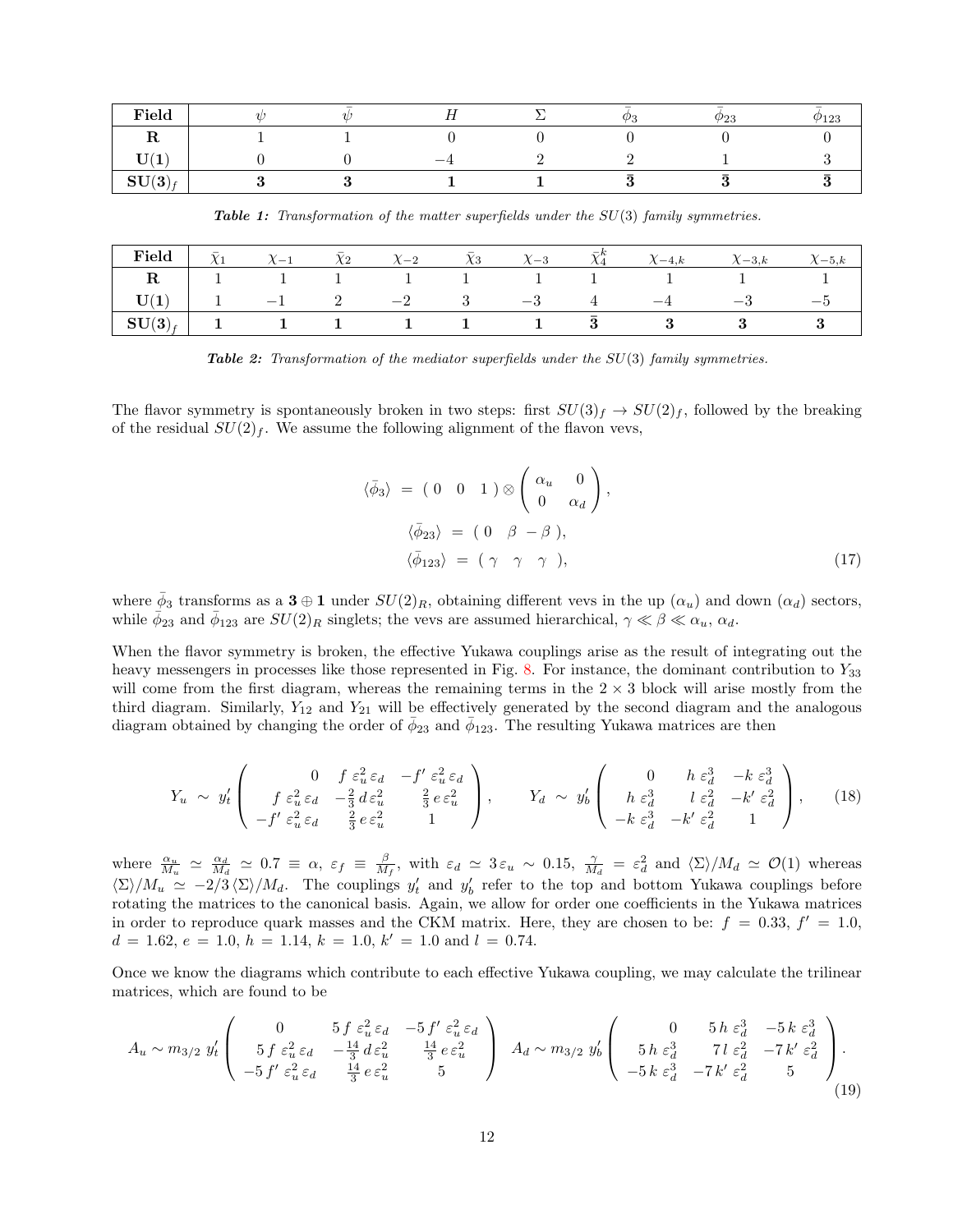

Figure 8: Contributions to the effective Yukawa couplings for the  $SU(3)_f$  model in superfield notation.



Figure 9: Contributions to the Kähler couplings in the  $SU(3)_f$  model induced by integrating out the heavy mediator superfields.

Going to the SCKM basis, after canonical normalization of the fields the trilinear matrices are given by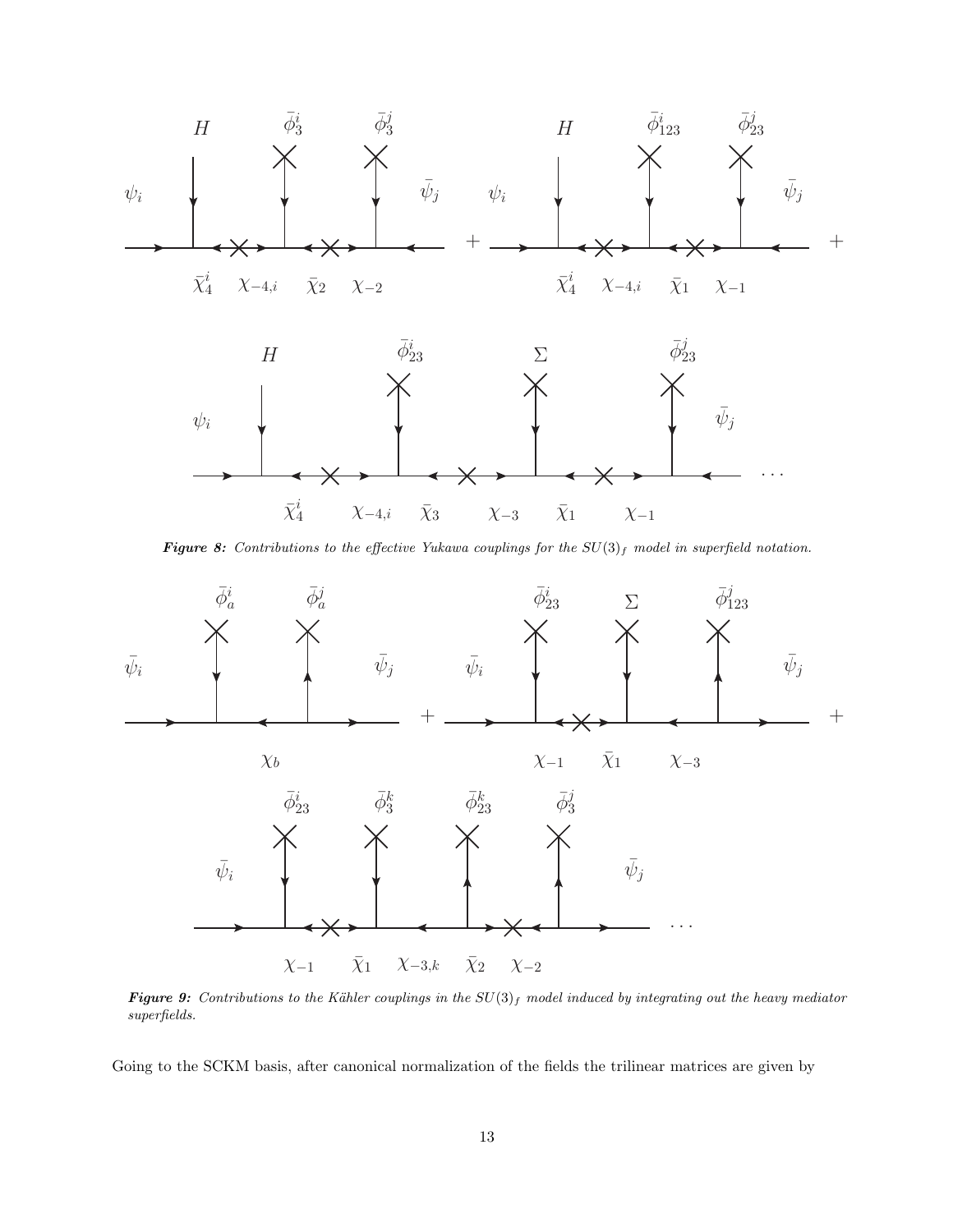$$
A_u \longrightarrow U_u.A_u.V_u^{\dagger} \sim m_{3/2} y_t \begin{pmatrix} 0.3 \varepsilon_u^2 \varepsilon_d^2 & -0.7 \varepsilon_u^2 \varepsilon_d & 0.3 \varepsilon_u^2 \varepsilon_d \\ -0.7 \varepsilon_u^2 \varepsilon_d & -7.6 \varepsilon_u^2 & -\varepsilon_u^2 \\ 0.4 \varepsilon_u^2 \varepsilon_d & 1.3 \varepsilon_u^2 & 5.0 \end{pmatrix},
$$

$$
A_d \longrightarrow U_d.A_d.V_d^{\dagger} \sim m_{3/2} y_b \begin{pmatrix} -5.3 \ \varepsilon_d^4 & -2.3 \ \varepsilon_d^3 & 5.2 \ \varepsilon_d^2 & 5.2 \ \varepsilon_d^2 & -1.5 \ \varepsilon_d^2 & -2.3 \ \varepsilon_d^3 & -2.0 \ \varepsilon_d^2 & 5.0 \end{pmatrix} . \tag{20}
$$

For the soft masses, the structure of the Kähler potential in the effective theory is given by Eq.  $(10)$ , where as before,  $b_{ij}$  encodes the flavor effects in the soft masses while  $c_{ij}$  gives the form of the kinetic terms. Under our assumption that the  $SU(2)_L$  doublet-messengers are much heavier than their singlet counterparts, their effects in the soft masses of the left-handed SM fields will be negligible; we therefore focus on the right-handed fields.

The leading supergraphs can be found in Fig. 9. The first row of Fig. 9 gives the dominant diagrams which contribute to the coefficients  $c_{ij}$ , while the second gives a subleading diagram which is supressed by  $\alpha^2$ . In addition, these diagrams will always have  $\alpha^{2n}$  corrections resulting from inserting pairs of  $\phi_3$  fields with the flavor indices contracted internally. These corrections can be factored out, amounting to a global rescaling of the fields that plays no role here. Taking all this into account, we obtain,

$$
c_{ij}^u \simeq \begin{pmatrix} \varepsilon_u^2 \varepsilon_d^2 & -2\varepsilon_u^3 & 2\varepsilon_u^3 \\ -2\varepsilon_u^3 & \varepsilon_u^2 & -(1+\alpha^2)\varepsilon_u^2 \\ 2\varepsilon_u^3 & -(1+\alpha^2)\varepsilon_u^2 & \alpha^2 \end{pmatrix}, \quad c_{ij}^d \simeq \begin{pmatrix} \varepsilon_d^4 & \varepsilon_d^3 & -\varepsilon_d^3 \\ \varepsilon_d^3 & \varepsilon_d^2 & -(1+\alpha^2)\varepsilon_d^2 \\ -\varepsilon_d^3 & -(1+\alpha^2)\varepsilon_d^2 & \alpha^2 \end{pmatrix}.
$$
 (21)

Now, inserting the  $XX^{\dagger}$  vertex in every possible position within the previous diagrams we can calculate the coefficients  $b_{ij}$ , which are found to be

$$
b_{ij}^{u} \simeq \begin{pmatrix} 2\varepsilon_{u}^{2}\varepsilon_{d} & -6\varepsilon_{u}^{3} & 6\varepsilon_{u}^{3} \\ -6\varepsilon_{u}^{3} & 2\varepsilon_{u}^{2} & -(2+5\alpha^{2})\varepsilon_{u}^{2} \\ 6\varepsilon_{u}^{3} & -(2+5\alpha^{2})\varepsilon_{u}^{2} & 2\alpha^{2} \end{pmatrix}, \ b_{ij}^{d} \simeq \begin{pmatrix} 2\varepsilon_{d}^{4} & 3\varepsilon_{d}^{3} & -3\varepsilon_{d}^{3} \\ 3\varepsilon_{d}^{3} & 2\varepsilon_{d}^{2} & -(2+5\alpha^{2})\varepsilon_{d}^{2} \\ -3\varepsilon_{d}^{3} & -(2+5\alpha^{2})\varepsilon_{d}^{2} & 2\alpha^{2} \end{pmatrix} . \tag{22}
$$

As before, knowing  $b_{ij}$ , the soft mass matrices are given by  $(m_{soft}^2)_{ij} = m_{3/2}^2(\delta_{ij} + b_{ij})$ . Then, the fields should be redefined first in the canonical basis and then in the SCKM basis. Finally, after these field redefinitions, the expression for the soft mass matrices for  $\bar{u}$  and  $\bar{d}$  will be,

$$
(m_{\text{soft}}^2)_{\bar{u}} \simeq m_{3/2}^2 \begin{pmatrix} 1+0.1 \,\varepsilon_d^2 & -4 \,\varepsilon_u^3 & 3 \,\varepsilon_u^3 \\ -4 \,\varepsilon_u^3 & 1+\varepsilon_u^2 & -3 \,\varepsilon_u^2 \\ 3 \,\varepsilon_u^3 & -3 \,\varepsilon_u^2 & 1.3 \end{pmatrix},
$$
  

$$
(m_{\text{soft}}^2)_{\bar{d}} \simeq m_{3/2}^2 \begin{pmatrix} 1+2 \,\varepsilon_d^4 & 0.5 \,\varepsilon_d^3 & 2 \,\varepsilon_d^3 \\ 0.5 \,\varepsilon_d^3 & 1+3 \,\varepsilon_d^2 & -2 \,\varepsilon_d^2 \\ -2 \,\varepsilon_d^3 & -2 \,\varepsilon_d^2 & 1.3 \end{pmatrix}.
$$
 (23)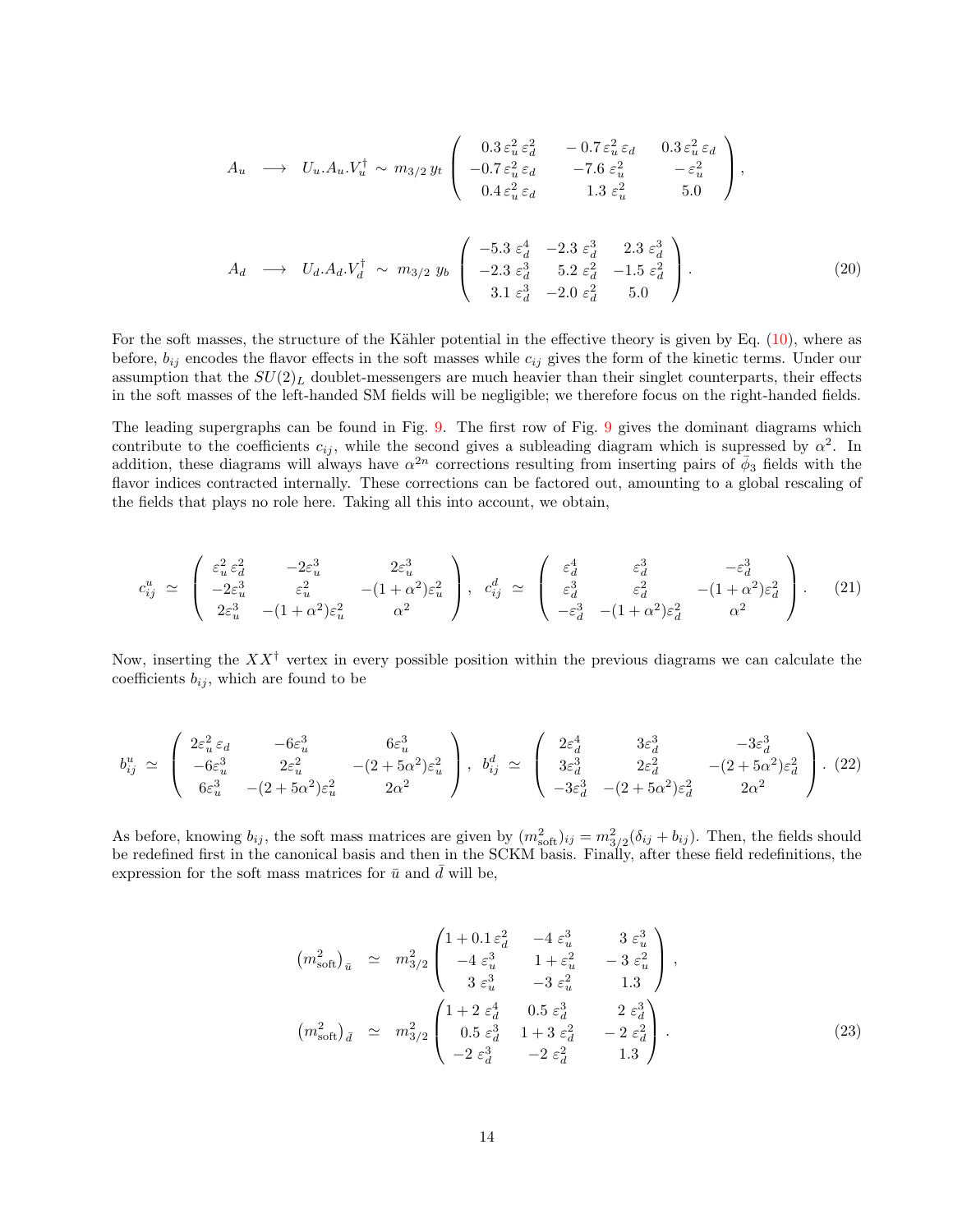# 4 Flavor Phenomenology

In the previous sections, we obtained the soft-breaking matrices in two flavor symmetric models by simply assuming they were generated by the same mechanism responsible for generating the Yukawa couplings. Although these structures are to some extent dependent on the mediator sector, we have seen that integrating out the heavy mediator fields always generates non-universalities in the soft terms. In these flavor models, the structures of the soft matrices are fixed by symmetry, no longer unknowns of the (124-)SUSY model, but predictions.

Models in this spirit provide a new point of view for the phenomenology of flavor-supersymmetric models. Effectively, we have only the four parameters of the usual constrained MSSM, with  $m_0, m_{1/2}$ , tan  $\beta$  and sgn( $\mu$ ) serving as inputs, the order of magnitude of the others being fixed by the flavor symmetry.<sup>13</sup> Our aim is therefore not to constrain the flavor violating entries as functions of the sfermion masses, but rather to constrain the sfermion masses of the model using flavor observables, checking whether these constraints are competitive with direct LHC searches.

To this end, we assume that the flavor symmetry is broken at a high scale of order  $M_{\text{GUT}}$ , where the effective soft-breaking matrices are generated. These matrices must then be run using the MSSM renormalization group equations (RGE), in order to obtain the soft-breaking matrices at the electroweak scale and compared with the experimental constraints at low energies. The main effects of the RGE evolution are large contributions of order  $\sim -2m_{1/2}$  to the diagonal elements in the trilinear matrices of the first two generations, with slightly smaller contributions to the third generation (stop) entries. The diagonal elements of the soft-mass matrices receive a large gluino contribution of order  $\sim 6m_{1/2}^2$ . On the other hand, off-diagonal entries in these matrices mostly remain unchanged by the running (possible exceptions are entries with  $\mathcal{O}(1)$  Yukawa couplings) [72–75].

As an example of these ideas, we may apply the constraints provided by flavor observables to the toy  $U(1)_f$  model of Section 3.1. In this model, all squark soft mass matrices,  $m_{\tilde{Q}}^2$ ,  $m_{\tilde{u}}^2$  and  $m_{\tilde{d}}^2$  have similar non-universal structures given by Eq.  $(15)$ , while the trilinear couplings,  $A_u$  and  $A_d$  also have sizeable off-diagonal entries as displayed in Eq. (10). After RGE evolution, the corresponding matrices at the electroweak scale can be extracted, and the off-diagonal elements compared with the usual Mass Insertion (MI) bounds [76–79]. Taking a fixed squark mass scale, Eq. (10) and Eq. (15) give  $(\delta_{12,13}^d)_{\text{LL,RR}} \simeq 2\varepsilon^3/3 \simeq 7.6 \times 10^{-3}$ ,  $(\delta_{23}^d)_{\text{LL,RR}} \simeq 2\varepsilon^2/3 \simeq 3.4 \times 10^{-2}$ , to be compared with the bounds,  $(\delta_{12,13}^d)$ <sub>LL,RR</sub> and  $(\delta_{12,13}^d)$ <sub>LL,RR</sub>  $\leq \cdots$ 

In case of LR transitions, our  $U(1)$  model has a large right-handed mixing in the Yukawa matrices and therefore the largest mass insertions in this model are

$$
(\delta_{31}^d)_{LR} \simeq 2\varepsilon / 6m_b \tan \beta / m_{3/2} \simeq 0.0225(50/\tan \beta)(500 \text{GeV}/m_{3/2})
$$
  

$$
(\delta_{32}^d)_{LL,RR} \simeq 0.05(50/\tan \beta)(500 \text{GeV}/m_{3/2}).
$$

The relevant bounds in this case are  $(\delta_{23,32}^d)_{LR} \leq 2 \times 10^{-2} (6m_{3/2}^2/(500 \text{GeV})^2)$ , which, as we see, could be interesting in the case of large tan  $\beta$  and relatively low  $m_{3/2}$  (taking into account the present LHC constraints on squark masses) and will be considered in a future, more phenomenological, work.

With these constraints, it is clear that the best observables for this model are the ones associated to transitions between the first and second generations, i.e.:  $\Delta m_K$  and, if we take into account possible  $\mathcal{O}(1)$  phases in these matrices,  $\varepsilon_K$  and  $\varepsilon'/\varepsilon$  [80]. To show the power of flavor observables in this  $U(1)_f$  model, we will simply take the constraints from  $\Delta m_K$ .<sup>14</sup>

Although flavor symmetries fix the orders of magnitude of different entries in the soft-breaking matrices in powers of  $\varepsilon$ , unless we completely define the mediator sector, we cannot predict the  $\mathcal{O}(1)$  coefficients. In particular, as we do not know the sign (phase) of these entries, both constructive or destructive interference with the SM contribution are possible. Taking a conservative approach following [78], we require that any supersymmetric contribution, (including both different mass insertions and additional supersymmetric particles

<sup>&</sup>lt;sup>13</sup>Due to our ignorance of the gauge kinetic function at  $M_{\text{Pl}}$ , we take  $m_{1/2}$  to be independent from  $m_0 = m_{3/2}$ .

 $14A$  full analysis using all available flavor observables is to appear in a future publication [81].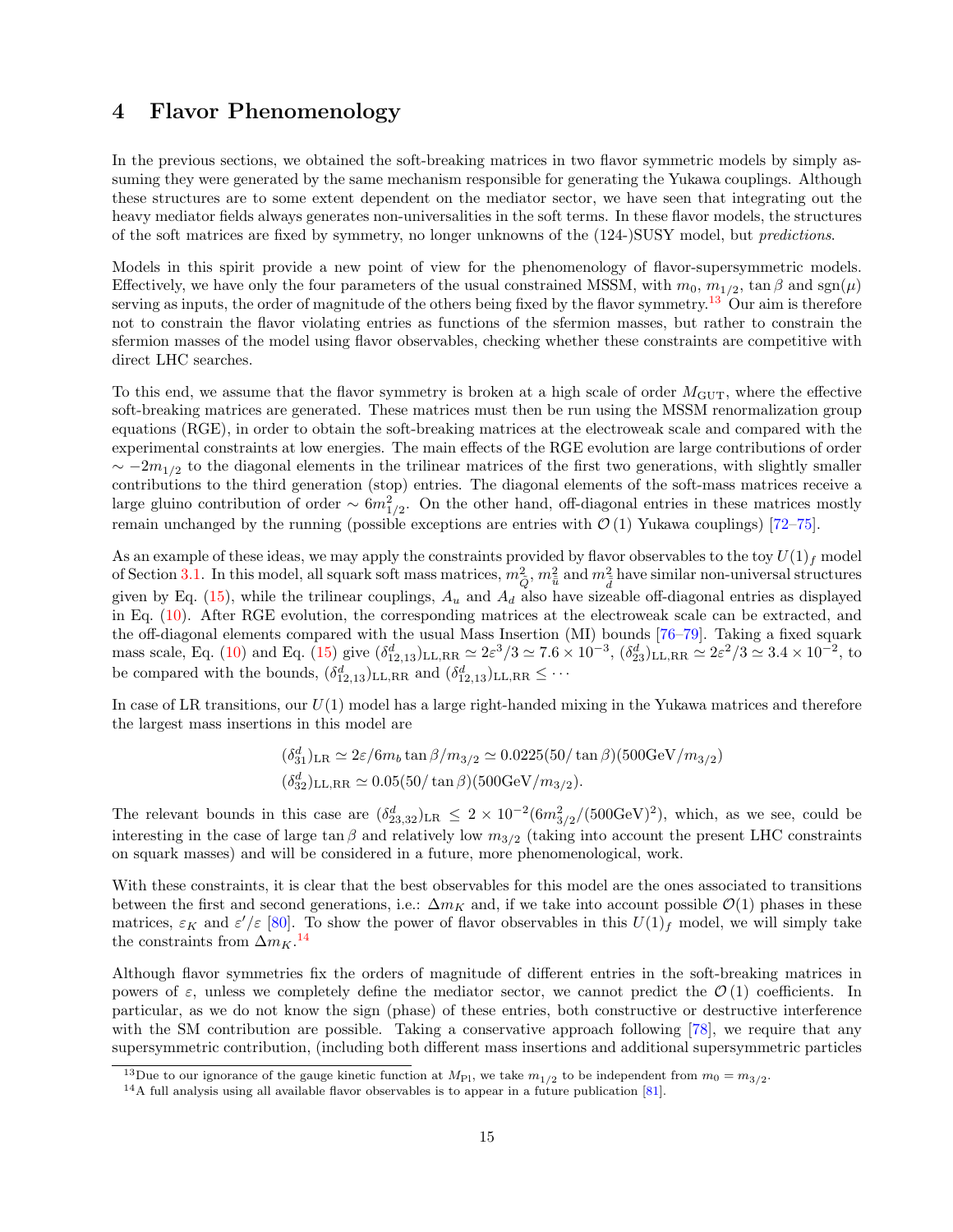such as the gluino and chargino), to a given observable must be smaller than the measured experimental value. In this way, we obtain the results given in Fig. 10. Here, we consider only the dominant contribution given by the gluino, with  $(\delta_{12})_{LL} \times (\delta_{12})_{RR}$  interference.

The region in red (darker shade) is excluded from  $\Delta m_K$ , while the region in grey (lighter rectangular shade) is ruled out from direct gluino searches [41, 42, 44–46, 48]. The contours in black give an estimate for the average squark masses, obtained from the approximate one-loop RGE relation  $m_{\tilde{q}}^2 \sim 6m_{1/2}^2 + m_{3/2}^2$ . As can be seen from the figure, the experimental bounds from  $\Delta m_K$  can be competitive with direct searches for a large range of gluino and gravitino masses for this simple  $U(1)$  flavor symmetry. Taken in conjunction with the direct gluino bounds, the flavor constraints in the  $U(1)<sub>f</sub>$  model can also push up the lower bound for the gluino and squark masses as a function of  $m_{3/2}$ . The fact that the bounds are stronger for larger  $m_{3/2}$  is simply due to the flavor-changing entries being proportional to  $m_{3/2}$  and having taken the gluino mass independent from  $m_{3/2}$ . For the particular case of  $m_{1/2} = m_{3/2}$  at  $M_{\text{Pl}}$ , we have  $m_{\tilde{g}} \simeq 2.7 m_{3/2}$  and thus flavor bounds would require  $m_{\tilde{q}}, m_{\tilde{q}} \gtrsim 2.1$  TeV, improving significantly bounds from direct searches in the  $U(1)<sub>f</sub>$  scenario. These bounds would be much stronger if these off-diagonal entries had sizeable imaginary parts and we were to apply the limits from  $\varepsilon_K.$ 



**Figure 10:**  $\Delta m_K$  exclusion plot for the toy  $U(1)$ model of the previous section. Points in red (darker shade) exceed the current experimental bounds. The rectangle in gray (light rectangular shade) represents the direct bound on gluino masses from LHC searches and the black contours correspond to different values of the average squark masses. Although we have taken tan  $\beta = 2$  in this figure, the constraints are largely independent of  $\tan \beta$ .



**Figure 11:**  $\Delta m_K$  (red/dark gray) and  $\varepsilon_K$ (green/light gray) exclusion plot for the  $SU(3)_f$ model. Points in red (dark gray) or green (light gray) exceed the current experimental bounds. The rectangle in gray (shaded) represents the direct bound on gluino masses from LHC searches and the black contours correspond to different values of the average squark masses. Although we have taken  $\tan \beta = 2$  in this figure, the constraints are largely independent of tan $\beta$ .

We can apply the same procedure to the  $SU(3)_f$  model. In this case, as we have taken the left-handed mediator masses  $M_L \gg M_u, M_d$ , we can neglect the flavor non-universality in  $m_{\tilde{Q}}^2$ , considering only  $m_{\tilde{d}}^2$  and  $m_{\tilde{u}}^2$  apart from the trilinear couplings  $A_u$  and  $A_d$ . Using the same reasoning as for the  $U(1)$  model, the most sensitive observables are still  $\Delta m_K$  and  $\varepsilon_K$ , although the bounds from  $\Delta m_K$  are much weaker due to the absence of the left-handed mass insertions, which in the  $U(1)$  model give the largest contribution to  $\Delta m_K$  through a mixed term  $(\delta_{12})_{LL}(\delta_{12})_{RR}$ . The dominant contribution is now given by the gluino with  $(\delta_{12})_{LR}^2 + (\delta_{12})_{RL}^2$  mass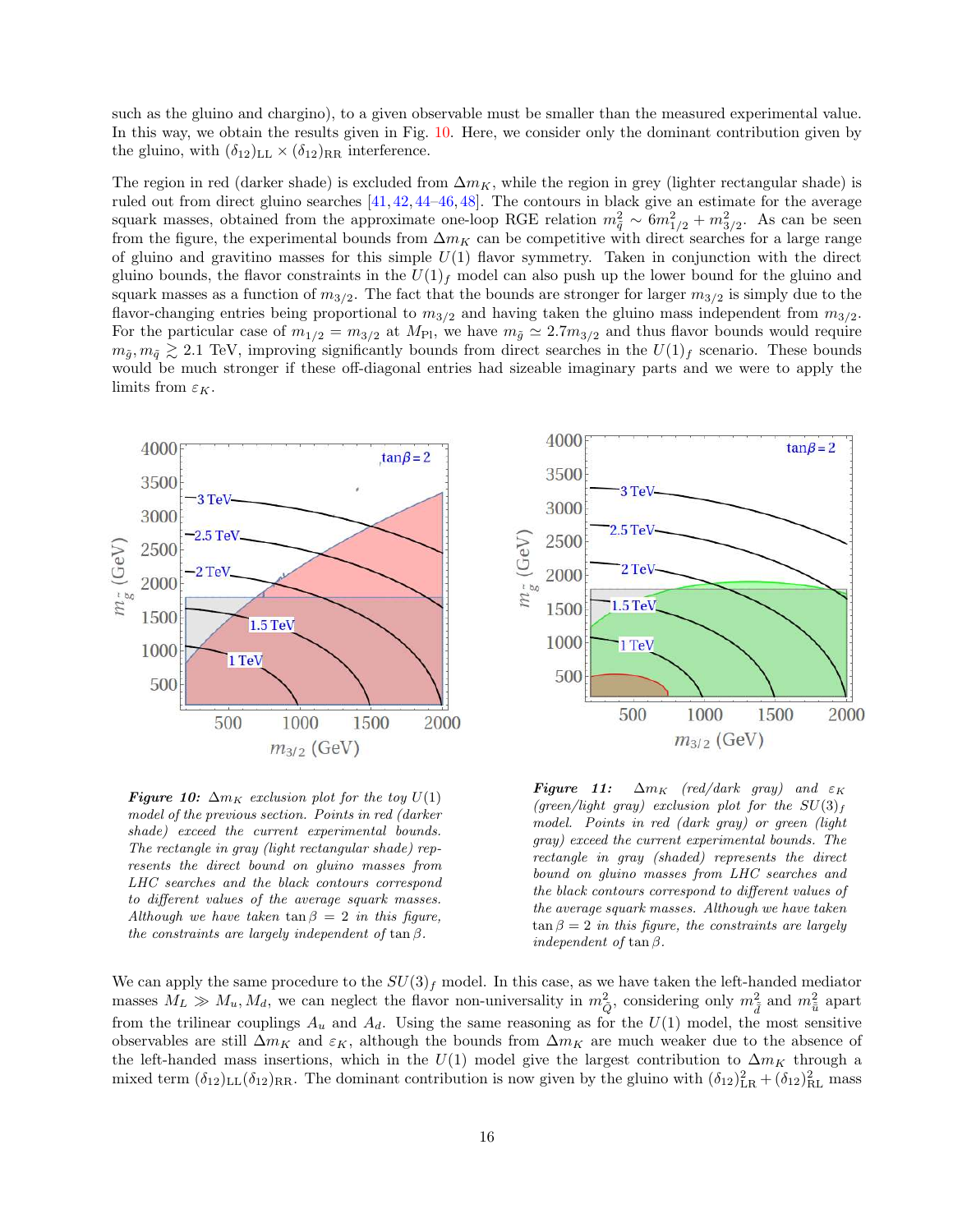insertions. In this case,  $\Delta m_K$  would exclude only a "small" region with  $m_{\tilde{g}} \simeq m_{\tilde{q}} \lesssim 500$  GeV. However, if we assume that these flavor-changing entries have imaginary parts of  $\mathcal{O}(1)$  [57, 82, 83], <sup>15</sup> we can apply the limits from  $\varepsilon_K$ . In this case, the bounds are much stronger and flavor limits can compete with direct LHC searches for the  $SU(3)$  model as well. As we see, the  $SU(3)<sub>f</sub>$  model is safer than the  $U(1)<sub>f</sub>$  model, both due to the non-Abelian nature of the symmetry, which relates different generations, and to the small number of flavon insertions in the  $SU(3)<sub>f</sub>$  model, allowing flavor off-diagonal entries only at higher orders.

Although these bounds are model (and mediator) dependent, similar searches, using a complete set of flavor observables, may be applied to any supersymmetric flavor model. A more complete analysis of these effects for different flavor symmetries will be presented in a future work [81]. As we have shown for these simple models, these phenomenological studies may provide a very important tool in ruling out or discovering potential flavor symmetries.

## 5 Conclusions

The peculiar structure of the flavor sector remains one of the most puzzling and intriguing legacies of the SM. The question of whether these patterns arise from a deeper underlying theory, pointing the way to new physics, remains to be answered. Although the hope is that this will indeed be the case, it is clear that additional experimental inputs in the form of new observable flavor interactions would provide a clear boon towards unravelling this mystery.

New flavor interactions inherent in supersymmetric theories can provide an excellent laboratory in which to probe models where this underlying theory is governed by a flavor symmetry. Under our assumptions that the soft-breaking terms respect the flavor symmetry and that SUSY breaking is primarily communicated to the visible fields by gravity, these new flavor structures are calculable and governed by the flavor symmetry and the mediator sector of the underlying theory. The large number of parameters in the MSSM is thus vastly reduced.

The main result of this work is that even when the ultraviolet theory is flavor symmetric, the soft-terms of the effective theory below  $\Lambda_f$  can be strongly non-universal. We have demonstrated this explicitly in the case of two specific models: one with an Abelian  $U(1)$  symmetry, the other an  $SU(3)$ .

As these effects are calculable, their phenomenological implications for flavor observables can in principle provide strong constraints on the parameter space of these models. In some cases, these constraints may be competitive with direct LHC searches. With the soft matrices given, indirect flavor measurements can provide a new tool to provide constraints on parameters like the gluino mass or the average scale of the squark masses.

Unfortunately, these effects are model dependent, and an obvious extension of this work would be an application of these techniques to a representative set of popular flavor models available in the literature. This would require a more complete phenomenological analysis, taking into account all available flavor observables. In addition, although we have not specified the scale of flavor breaking, if the flavor symmetry is gauged and the scale of its breaking sufficiently light, one may also superimpose the constraints from the associated  $Z'$  boson, leading to a further restriction of the parameter space. We have also chosen to focus only on the quark sector, and it would be interesting to see whether these techniques can provide interesting constraints in lepton flavor models.

In highlighting these new sources of flavor violation, we hope to provide a new tool for tackling the flavor puzzle in one of the most well studied frameworks for new physics, SUSY.

<sup>&</sup>lt;sup>15</sup>Sizeable phases in these mass matrices are found in models of spontaneous CP violation in the flavor sector [28, 59, 60] which naturally explain the presence of phases in the CKM matrix. However, due to re-phasing freedoms, the imaginary parts are typically subleading.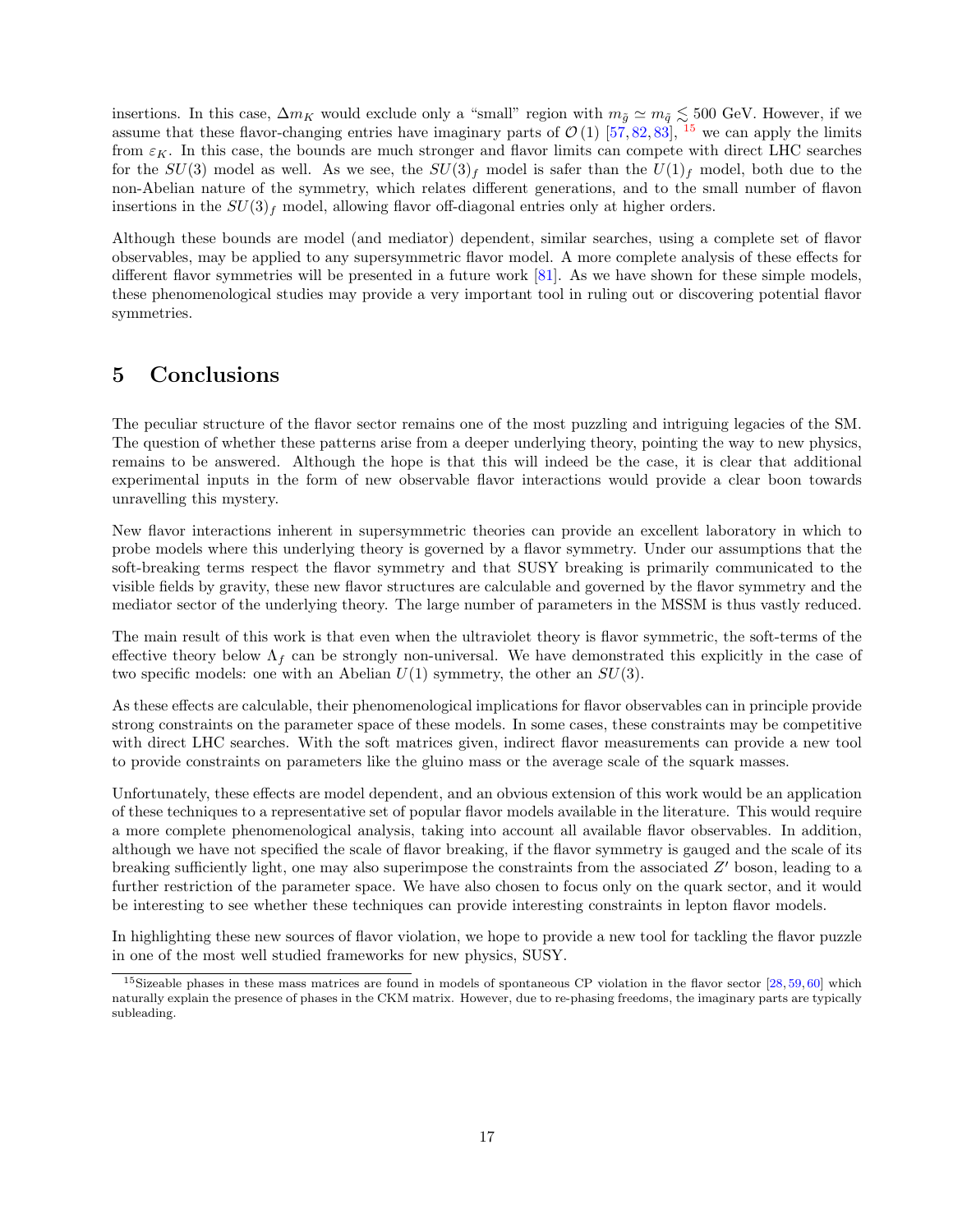# Acknowledgments

The authors are grateful to A. Santamaria for useful discussions. This work has been partially supported under MEC and MINECO Grants FPA2011-23596, FPA2011-23897 and FPA2014-57816-P and by the "Centro de Excelencia Severo Ochoa" Programme under grant SEV-2014-0398. OV acknowledges partial support from the "Generalitat Valenciana" grant PROMETEOII/2013/017. All Feynman diagrams have been drawn using Jaxodraw<sup>[84,85]</sup>.

### References

- [1] C. D. Froggatt and H. B. Nielsen, Hierarchy of Quark Masses, Cabibbo Angles and CP Violation, Nucl. Phys. B147 (1979) 277–298.
- [2] K. S. Babu, TASI Lectures on Flavor Physics, in Proceedings of Theoretical Advanced Study Institute in Elementary Particle Physics on The dawn of the LHC era (TASI 2008), pp. 49–123, 2010. 0910.2948. DOI.
- [3] M. Raidal et al., Flavour physics of leptons and dipole moments, Eur. Phys. J. C57 (2008) 13–182, [0801.1826].
- [4] M. Leurer, Y. Nir and N. Seiberg, Mass matrix models, Nucl. Phys. B398 (1993) 319–342, [hep-ph/9212278].
- [5] M. Leurer, Y. Nir and N. Seiberg, *Mass matrix models: The Sequel, Nucl. Phys.* **B420** (1994) 468–504, [hep-ph/9310320].
- [6] Y. Nir and N. Seiberg, Should squarks be degenerate?, Phys. Lett. B309 (1993) 337–343, [hep-ph/9304307].
- [7] M. Dine, R. G. Leigh and A. Kagan, Flavor symmetries and the problem of squark degeneracy, Phys. Rev. D48 (1993) 4269–4274, [hep-ph/9304299].
- [8] L. E. Ibanez and G. G. Ross, Fermion masses and mixing angles from gauge symmetries, Phys. Lett. B332 (1994) 100–110, [hep-ph/9403338].
- [9] R. Barbieri, G. R. Dvali and L. J. Hall, Predictions from a U(2) flavor symmetry in supersymmetric theories, Phys. Lett. B377 (1996) 76–82, [hep-ph/9512388].
- [10] A. Pomarol and D. Tommasini, Horizontal symmetries for the supersymmetric flavor problem, Nucl. Phys. B466 (1996) 3–24, [hep-ph/9507462].
- [11] E. Dudas, S. Pokorski and C. A. Savoy, Yukawa matrices from a spontaneously broken Abelian symmetry, Phys. Lett. B356 (1995) 45–55, [hep-ph/9504292].
- [12] Y. Nir and R. Rattazzi, Solving the supersymmetric CP problem with Abelian horizontal symmetries, Phys. Lett. B382 (1996) 363–368, [hep-ph/9603233].
- [13] P. Binetruy, S. Lavignac, S. T. Petcov and P. Ramond, Quasidegenerate neutrinos from an Abelian family symmetry, Nucl. Phys. B496 (1997) 3–23, [hep-ph/9610481].
- [14] E. Dudas, C. Grojean, S. Pokorski and C. A. Savoy, Abelian flavor symmetries in supersymmetric models, Nucl. Phys. B481 (1996) 85–108, [hep-ph/9606383].
- [15] P. Binetruy, S. Lavignac and P. Ramond, Yukawa textures with an anomalous horizontal Abelian symmetry, Nucl. Phys. **B477** (1996) 353-377, [hep-ph/9601243].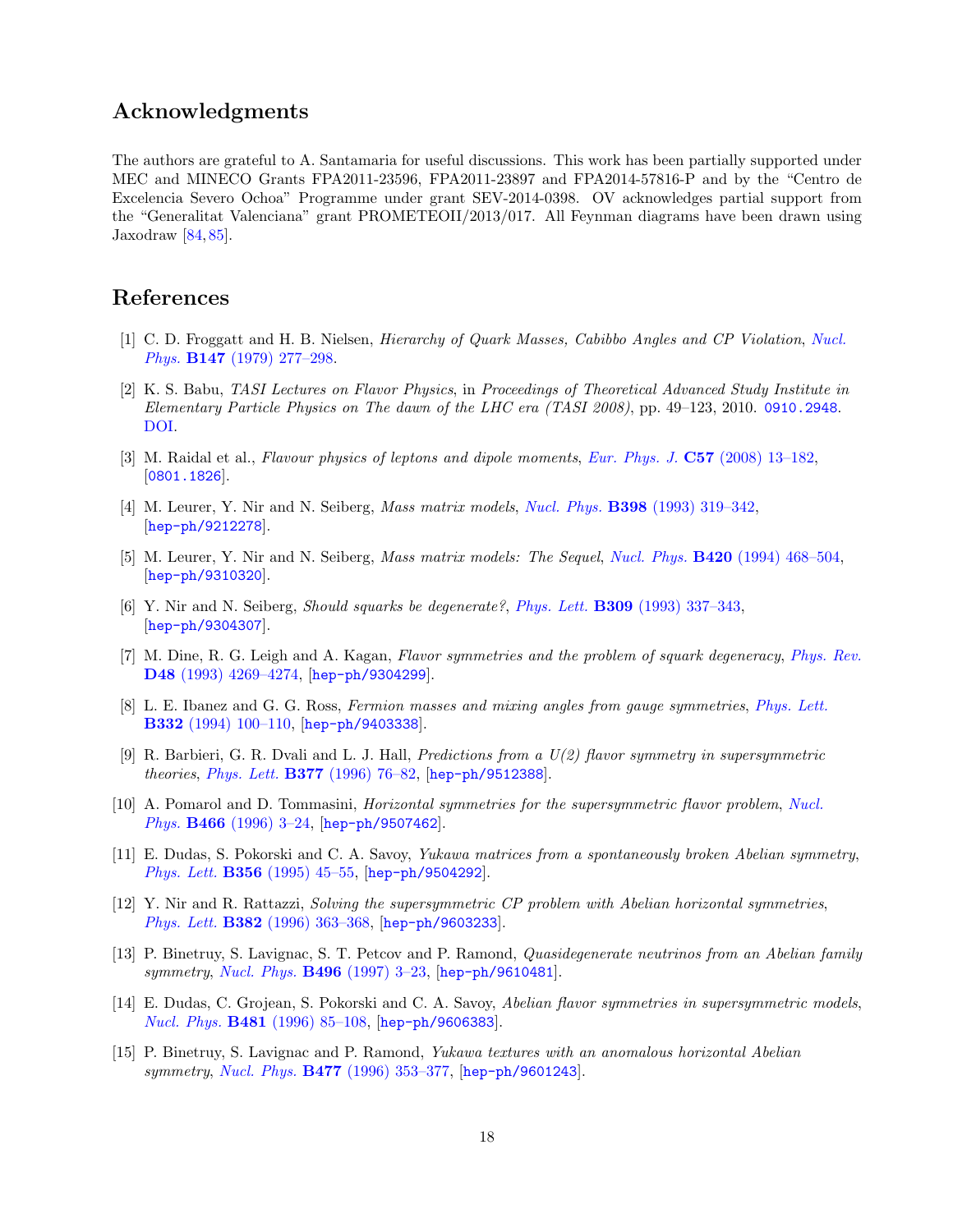- [16] R. Barbieri, L. J. Hall, S. Raby and A. Romanino, Unified theories with  $U(2)$  flavor symmetry, Nucl. Phys. B493 (1997) 3–26, [hep-ph/9610449].
- [17] N. Irges, S. Lavignac and P. Ramond, *Predictions from an anomalous*  $U(1)$  *model of Yukawa hierarchies*, Phys. Rev. D58 (1998) 035003, [hep-ph/9802334].
- [18] K. Choi, K. Hwang and E. J. Chun, Atmospheric and solar neutrino masses from horizontal  $U(1)$ symmetry, Phys. Rev. D60 (1999) 031301, [hep-ph/9811363].
- [19] R. Barbieri, L. J. Hall, G. L. Kane and G. G. Ross, Nearly degenerate neutrinos and broken flavor symmetry, hep-ph/9901228.
- [20] E. Ma and G. Rajasekaran, Softly broken  $A(4)$  symmetry for nearly degenerate neutrino masses, Phys.  $Rev.$  **D64** (2001) 113012, [hep-ph/0106291].
- [21] S. F. King and G. G. Ross, Fermion masses and mixing angles from SU(3) family symmetry, Phys. Lett. B520 (2001) 243–253, [hep-ph/0108112].
- [22] Y. Nir and G. Raz, Quark squark alignment revisited, Phys. Rev. D66 (2002) 035007, [hep-ph/0206064].
- [23] K. S. Babu, E. Ma and J. W. F. Valle, Underlying  $A(4)$  symmetry for the neutrino mass matrix and the quark mixing matrix, Phys. Lett.  $B552$  (2003) 207-213,  $|hep-ph/0206292|$ .
- [24] G. G. Ross and L. Velasco-Sevilla, Symmetries and fermion masses, Nucl. Phys. B653 (2003) 3–26, [hep-ph/0208218].
- [25] G. Altarelli, F. Feruglio and I. Masina, *Models of neutrino masses: Anarchy versus hierarchy*, *JHEP* 01 (2003) 035, [hep-ph/0210342].
- [26] S. F. King and G. G. Ross, Fermion masses and mixing angles from SU (3) family symmetry and unification, *Phys. Lett.* **B574** (2003) 239-252, [hep-ph/0307190].
- [27] H. K. Dreiner, H. Murayama and M. Thormeier, Anomalous flavor  $U(1)(X)$  for everything, Nucl. Phys. B729 (2005) 278–316, [hep-ph/0312012].
- [28] G. G. Ross, L. Velasco-Sevilla and O. Vives, Spontaneous CP violation and nonAbelian family symmetry in SUSY, Nucl. Phys. B692 (2004) 50–82, [hep-ph/0401064].
- [29] P. H. Chankowski, K. Kowalska, S. Lavignac and S. Pokorski, Update on fermion mass models with an anomalous horizontal  $U(1)$  symmetry, Phys. Rev. **D71** (2005) 055004, [hep-ph/0501071].
- [30] I. de Medeiros Varzielas, S. F. King and G. G. Ross, Tri-bimaximal neutrino mixing from discrete subgroups of  $SU(3)$  and  $SO(3)$  family symmetry, Phys. Lett.  $B644$  (2007) 153-157, [hep-ph/0512313].
- [31] G. Altarelli and F. Feruglio, Tri-bimaximal neutrino mixing,  $A(4)$  and the modular symmetry, Nucl. Phys. B741 (2006) 215–235, [hep-ph/0512103].
- [32] I. de Medeiros Varzielas, S. F. King and G. G. Ross, Neutrino tri-bi-maximal mixing from a non-Abelian discrete family symmetry, Phys. Lett.  $\bf{B648}$  (2007) 201–206,  $\{hep-ph/0607045\}$ .
- [33] C. Luhn, S. Nasri and P. Ramond, Tri-bimaximal neutrino mixing and the family symmetry semidirect product of  $Z(7)$  and  $Z(3)$ , Phys. Lett. **B652** (2007) 27–33, [0706.2341].
- [34] H. Ishimori, T. Kobayashi, H. Okada, Y. Shimizu and M. Tanimoto, Delta(54) Flavor Model for Leptons and Sleptons, JHEP  $12$  (2009) 054, [0907.2006].
- [35] H. Ishimori, T. Kobayashi, H. Ohki, Y. Shimizu, H. Okada and M. Tanimoto, Non-Abelian Discrete Symmetries in Particle Physics, Prog. Theor. Phys. Suppl. 183 (2010) 1–163, [1003.3552].
- [36] G. Altarelli and F. Feruglio, Discrete Flavor Symmetries and Models of Neutrino Mixing, Rev. Mod. Phys. 82 (2010) 2701–2729, [1002.0211].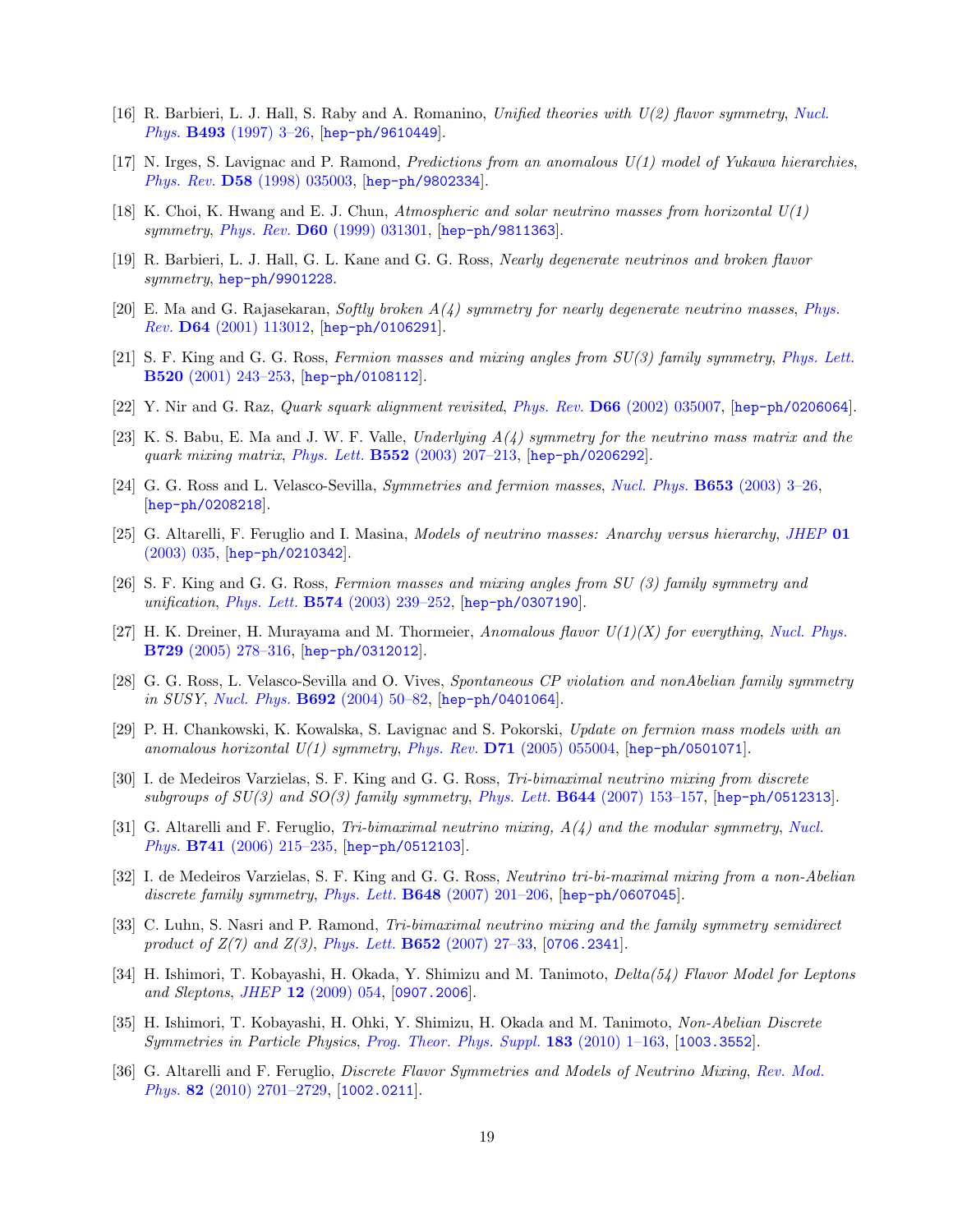- [37] K. S. Babu, K. Kawashima and J. Kubo, Variations on the Supersymmetric  $Q_6$  Model of Flavor, Phys. Rev. D83 (2011) 095008, [1103.1664].
- [38] S. F. King and C. Luhn, *Neutrino Mass and Mixing with Discrete Symmetry, Rept. Prog. Phys.* **76** (2013) 056201, [1301.1340].
- [39] G. Chen, M. J. Pérez and P. Ramond, Neutrino masses, the  $\mu$ -term and  $\mathcal{PSL}_2(7)$ , Phys. Rev. **D92** (2015) 076006, [1412.6107].
- [40] J. Kile, M. J. Pérez, P. Ramond and J. Zhang, *Majorana Physics Through the Cabibbo Haze*, *JHEP* 02 (2014) 036, [1311.4553].
- [41] ATLAS collaboration, G. Aad et al., Search for new phenomena in final states with large jet multiplicities and missing transverse momentum with ATLAS using  $\sqrt{s} = 13$  TeV proton-proton collisions, Phys. Lett. B757 (2016) 334–355, [1602.06194].
- [42] ATLAS collaboration, G. Aad et al., Search for gluinos in events with an isolated lepton, jets and missing transverse momentum at  $\sqrt{s} = 13$  TeV with the ATLAS detector, 1605.04285.
- [43] ATLAS collaboration, G. Aad et al., Search for supersymmetry at  $\sqrt{s} = 13$  TeV in final states with jets and two same-sign leptons or three leptons with the ATLAS detector, Eur. Phys. J.  $C76$  (2016) 259, [1602.09058].
- [44] ATLAS collaboration, G. Aad et al., Search for pair production of gluinos decaying via stop and sbottom in events with b-jets and large missing transverse momentum in pp collisions at  $\sqrt{s} = 13$  TeV with the ATLAS detector, 1605.09318.
- [45] ATLAS collaboration, M. Aaboud et al., Search for new phenomena in final states with an energetic jet and large missing transverse momentum in pp collisions at  $\sqrt{s} = 13$  TeV using the ATLAS detector, 1604.07773.
- [46] ATLAS collaboration, M. Aaboud et al., Search for squarks and gluinos in final states with jets and missing transverse momentum at  $\sqrt{s}$  =13 TeV with the ATLAS detector, Eur. Phys. J. C76 (2016) 392, [1605.03814].
- [47] ATLAS collaboration, M. Aaboud et al., Search for top squarks in final states with one isolated lepton, jets, and missing transverse momentum in  $\sqrt{s} = 13$  TeV pp collisions with the ATLAS detector, 1606.03903.
- [48] CMS collaboration, V. Khachatryan et al., Search for supersymmetry in the multijet and missing transverse momentum final state in pp collisions at 13 TeV, Phys. Lett. **B758** (2016) 152-180, [1602.06581].
- [49] CMS collaboration, V. Khachatryan et al., Search for new physics with the MT2 variable in all-jets final states produced in pp collisions at  $sqrt(s) = 13 \text{ TeV}$ , 1603.04053.
- [50] CMS collaboration, V. Khachatryan et al., Search for new physics in same-sign dilepton events in proton-proton collisions at  $sqrt(s) = 13$  TeV, 1605.03171.
- [51] CMS collaboration, V. Khachatryan et al., Search for supersymmetry in pp collisions at sqrt(s) = 13 TeV in the single-lepton final state using the sum of masses of large-radius jets, 1605.04608.
- [52] CMS collaboration, V. Khachatryan et al., Search for new physics in final states with two opposite-sign, same-flavor leptons, jets, and missing transverse momentum in pp collisions at  $\sqrt{s} = 13$  TeV, 1607.00915.
- [53] H. P. Nilles, Supersymmetry, Supergravity and Particle Physics, Phys. Rept. 110 (1984) 1–162.
- [54] H. E. Haber and G. L. Kane, The Search for Supersymmetry: Probing Physics Beyond the Standard Model, Phys. Rept. 117 (1985) 75–263.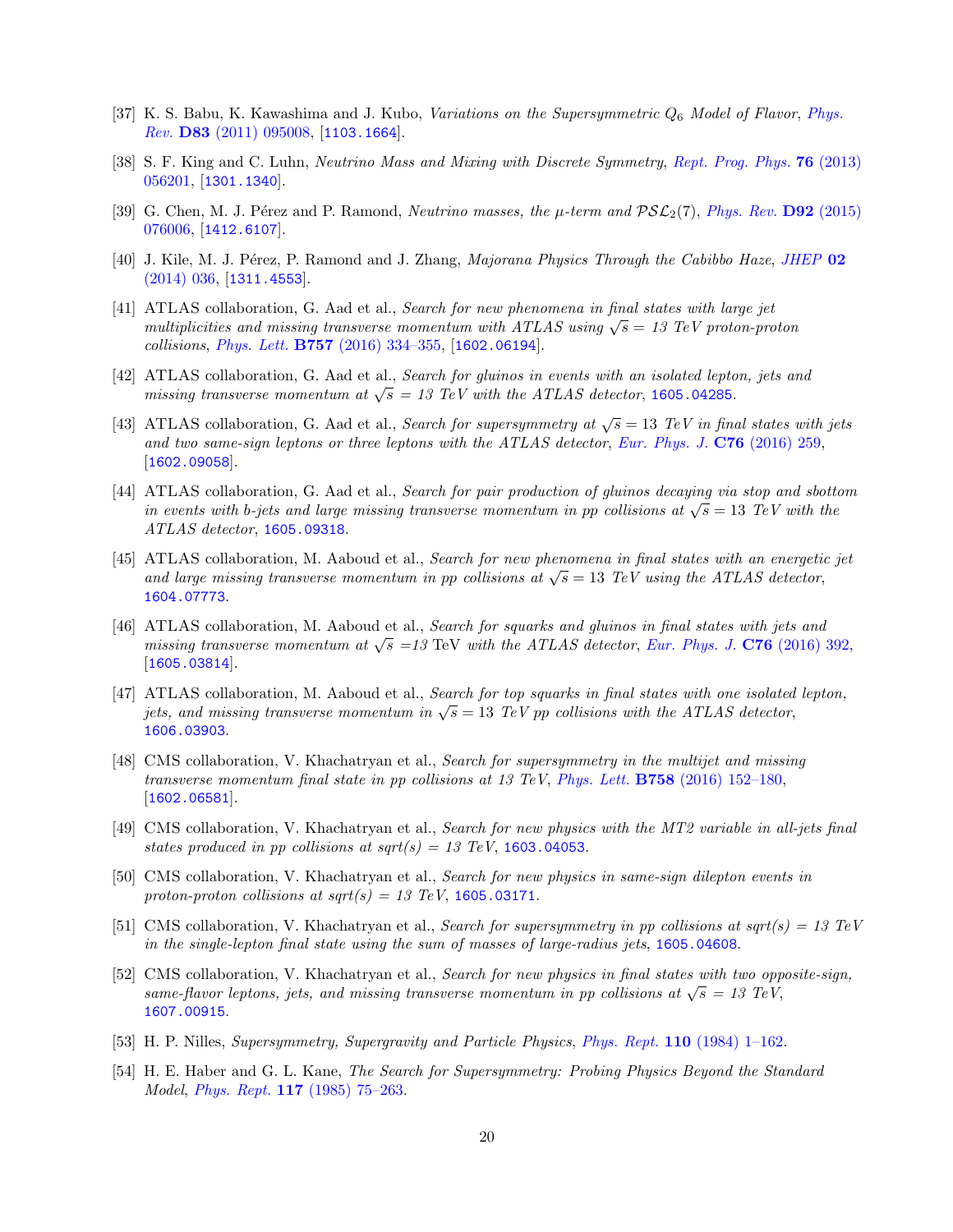- [55] S. P. Martin, A supersymmetry primer, hep-ph/9709356.
- [56] D. J. H. Chung, L. L. Everett, G. L. Kane, S. F. King, J. D. Lykken and L.-T. Wang, The Soft supersymmetry breaking Lagrangian: Theory and applications, Phys. Rept. 407 (2005) 1–203, [hep-ph/0312378].
- [57] F. J. Botella, M. Nebot and O. Vives, Invariant approach to flavour-dependent cp-violating phases in the mssm, JHEP 01 (2006) 106, [hep-ph/0407349].
- [58] M. R. Ramage and G. G. Ross, Soft SUSY breaking and family symmetry, JHEP 08 (2005) 031, [hep-ph/0307389].
- [59] L. Calibbi, J. Jones-Perez and O. Vives, Electric dipole moments from flavoured CP violation in SUSY, Phys. Rev. D78 (2008) 075007, [0804.4620].
- [60] L. Calibbi, J. Jones-Perez, A. Masiero, J.-h. Park, W. Porod and O. Vives, FCNC and CP Violation Observables in a  $SU(3)$ -flavoured MSSM, Nucl. Phys. **B831** (2010) 26–71, [0907.4069].
- [61] Z. Lalak, S. Pokorski and G. G. Ross, Beyond MFV in family symmetry theories of fermion masses, JHEP 08 (2010) 129, [1006.2375].
- [62] L. Calibbi, R. N. Hodgkinson, J. Jones Perez, A. Masiero and O. Vives, Flavour and Collider Interplay for SUSY at LHC7, Eur. Phys. J.  $C72$  (2012) 1863, [1111.0176].
- [63] K. S. Babu, I. Gogoladze, S. Raza and Q. Shafi, Flavor Symmetry Based MSSM (sMSSM): Theoretical Models and Phenomenological Analysis, Phys. Rev. D90 (2014) 056001, [1406.6078].
- [64] G. F. Giudice and R. Rattazzi, Theories with gauge mediated supersymmetry breaking, Phys. Rept. 322 (1999) 419–499, [hep-ph/9801271].
- [65] H. E. Haber, The Status of the minimal supersymmetric standard model and beyond, Nucl. Phys. Proc. Suppl. 62 (1998) 469–484, [hep-ph/9709450].
- [66] M. T. Grisaru, W. Siegel and M. Rocek, Improved Methods for Supergraphs, Nucl. Phys. B159 (1979) 429.
- [67] S. J. Gates, M. T. Grisaru, M. Rocek and W. Siegel, Superspace Or One Thousand and One Lessons in Supersymmetry, Front. Phys. 58 (1983) 1–548, [hep-th/0108200].
- [68] M. Drees, R. Godbole and P. Roy, Theory and phenomenology of sparticles: An account of four-dimensional  $N=1$  supersymmetry in high energy physics. 2004.
- [69] G. G. Ross and O. Vives, Yukawa structure, flavor and CP violation in supergravity, Phys. Rev. D67 (2003) 095013, [hep-ph/0211279].
- [70] S. F. King, I. N. R. Peddie, G. G. Ross, L. Velasco-Sevilla and O. Vives, Kahler corrections and softly broken family symmetries, JHEP  $07$  (2005) 049, [hep-ph/0407012].
- [71] I. de Medeiros Varzielas and G. G. Ross, SU(3) family symmetry and neutrino bi-tri-maximal mixing, Nucl. Phys. B733 (2006) 31–47, [hep-ph/0507176].
- [72] N. K. Falck, Renormalization group equations for softly broken supersymmetry: The most general case, Z. Phys. C30 (1986) 247.
- [73] S. Bertolini, F. Borzumati, A. Masiero and G. Ridolfi, Effects of supergravity induced electroweak breaking on rare b decays and mixings, Nucl. Phys. B353 (1991) 591–649.
- [74] S. P. Martin and M. T. Vaughn, Two loop renormalization group equations for soft supersymmetry breaking couplings, Phys. Rev. D50 (1994) 2282, [hep-ph/9311340].
- [75] Y. Yamada, Two loop renormalization group equations for soft susy breaking scalar interactions: Supergraph method, Phys. Rev. D50 (1994) 3537–3545, [hep-ph/9401241].